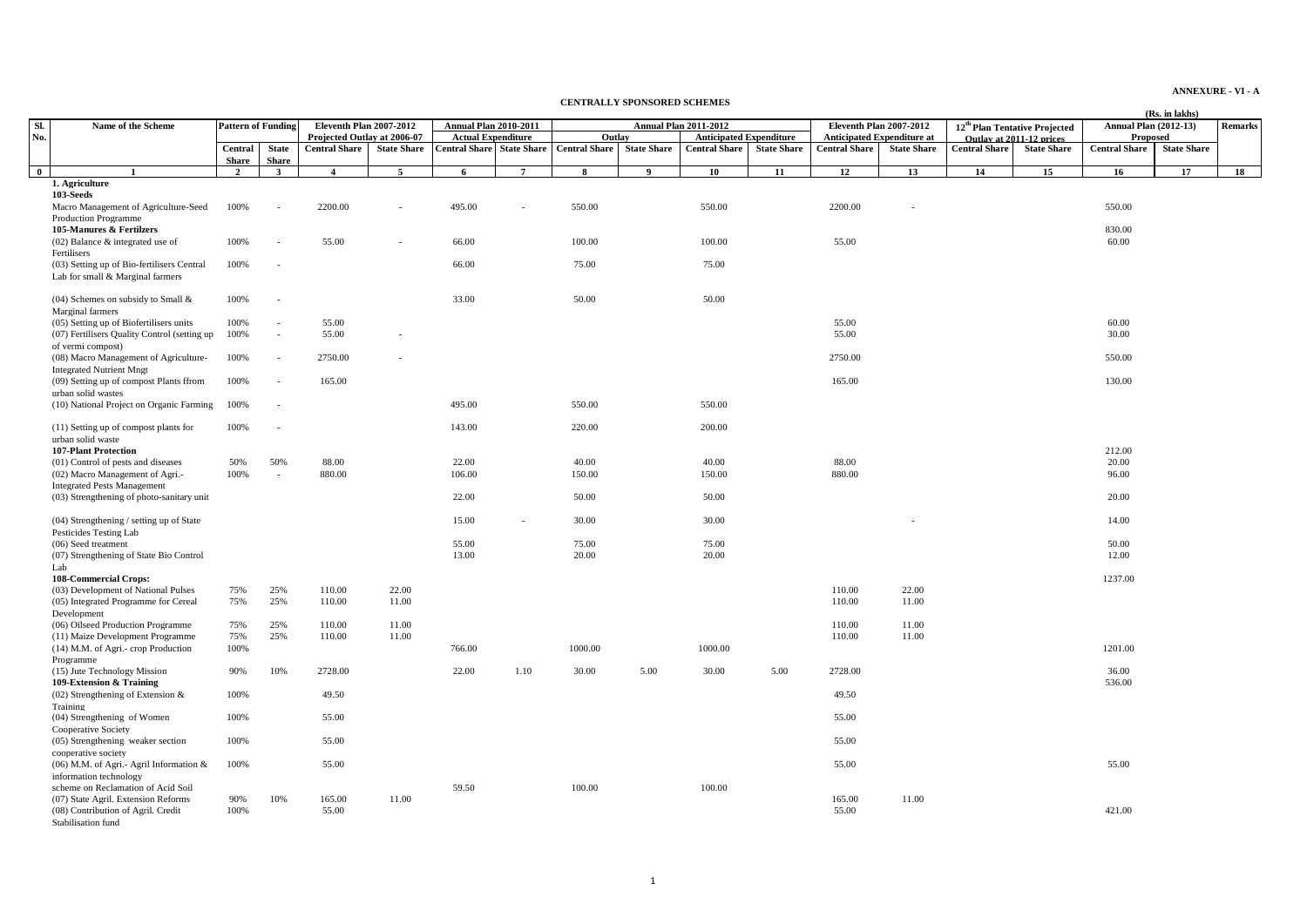| Sl.            | Name of the Scheme                                                     | <b>Pattern of Funding</b> |                              | Eleventh Plan 2007-2012     |                    | <b>Annual Plan 2010-2011</b> |                    |                      | <b>Annual Plan 2011-2012</b> |                                |                    | Eleventh Plan 2007-2012           |                    | 12 <sup>th</sup> Plan Tentative Projected |                    | <b>Annual Plan (2012-13)</b> |                     | <b>Remarks</b> |
|----------------|------------------------------------------------------------------------|---------------------------|------------------------------|-----------------------------|--------------------|------------------------------|--------------------|----------------------|------------------------------|--------------------------------|--------------------|-----------------------------------|--------------------|-------------------------------------------|--------------------|------------------------------|---------------------|----------------|
| No.            |                                                                        |                           |                              | Projected Outlay at 2006-07 |                    | <b>Actual Expenditure</b>    |                    | Outlav               |                              | <b>Anticipated Expenditure</b> |                    | <b>Anticipated Expenditure at</b> |                    | Outlay at 2011-12 prices                  |                    | Proposed                     |                     |                |
|                |                                                                        | Central                   | <b>State</b><br><b>Share</b> | <b>Central Share</b>        | <b>State Share</b> | <b>Central Share</b>         | <b>State Share</b> | <b>Central Share</b> | <b>State Share</b>           | <b>Central Share</b>           | <b>State Share</b> | <b>Central Share</b>              | <b>State Share</b> | <b>Central Share</b>                      | <b>State Share</b> | <b>Central Share</b>         | <b>State Share</b>  |                |
|                | (10) Support of State Extn. Prog. For                                  | <b>Share</b><br>90%       | 10%                          |                             |                    | 138.60                       |                    | 200.00               |                              | 200.00                         |                    |                                   |                    |                                           |                    |                              |                     |                |
|                | Extn. Reforms                                                          |                           |                              |                             |                    |                              |                    |                      |                              |                                |                    |                                   |                    |                                           |                    |                              |                     |                |
|                | (14) MMA Agril Information Technology                                  | 100%                      |                              |                             |                    | 66.00                        |                    | 100.00               |                              | 100.00                         |                    |                                   |                    |                                           |                    | 60.00                        |                     |                |
|                |                                                                        |                           |                              |                             |                    |                              |                    |                      |                              |                                |                    |                                   |                    |                                           |                    |                              |                     |                |
|                | 113-Agril Engineering                                                  |                           |                              |                             |                    |                              |                    |                      |                              |                                |                    |                                   |                    |                                           |                    | 445.00                       |                     |                |
|                | (01) Esst. Of Farmers's Agro Service                                   | 50%                       | 50%                          | 81.40                       | 55.00              | 27.50                        |                    | 50.00                |                              | 50.00                          |                    | 81.40                             | 55.00              |                                           |                    | 25.00                        |                     |                |
|                | Centre<br>(03) Popularisation of improved agril.                       | 75%                       | 25%                          |                             |                    |                              |                    |                      |                              |                                |                    |                                   |                    |                                           |                    |                              |                     |                |
|                | Equipments/implements/handtools                                        |                           |                              |                             |                    |                              |                    |                      |                              |                                |                    |                                   |                    |                                           |                    |                              |                     |                |
|                | (04) M.M. of Agri-Promotion of Agril                                   | 100%                      |                              | 2200.00                     |                    | 462.00                       |                    | 550.00               |                              | 550.00                         |                    | 2200.00                           |                    |                                           |                    | 420.00                       |                     |                |
|                | mechanisation                                                          |                           |                              |                             |                    |                              |                    |                      |                              |                                |                    |                                   |                    |                                           |                    |                              |                     |                |
|                | 800-Other Expenditure                                                  |                           |                              |                             |                    |                              |                    |                      |                              |                                |                    |                                   |                    |                                           |                    | 2578.00                      |                     |                |
|                | (01) M.M. of Agri- Natural Res.                                        | 100%                      |                              | 4400.00                     |                    | 1100.00                      |                    | 1500.00              |                              | 1500.00                        |                    | 4400.00                           |                    |                                           |                    | 2000.00                      |                     |                |
|                | Management including NWDPRA                                            |                           |                              |                             |                    |                              |                    |                      |                              |                                |                    |                                   |                    |                                           |                    |                              |                     |                |
|                | $(04)$ M.M. of Agri-GIS & Remote sensing                               | 100%                      |                              | 220.00                      |                    | 33.00                        |                    | 50.00                |                              | 50.00                          |                    | 220.00                            |                    |                                           |                    | 30.00                        |                     |                |
|                | (05) MMA-NWDPRA, SLUB                                                  |                           |                              |                             |                    | 1210.00                      |                    | 1600.00              |                              | 1600.00                        |                    |                                   |                    |                                           |                    |                              |                     |                |
|                | (07) Macro Management of Agri.-New                                     | 100%                      |                              | 220.00                      |                    | 273.00                       |                    | 300.00               |                              | 300.00                         |                    | 220.00                            |                    |                                           |                    | 548.00                       |                     |                |
|                | Innovations                                                            |                           |                              |                             |                    |                              |                    |                      |                              |                                |                    |                                   |                    |                                           |                    |                              |                     |                |
|                | 111-Agril. Economics & Statistics                                      |                           |                              |                             |                    |                              |                    |                      |                              |                                |                    |                                   |                    |                                           |                    | 24.00                        |                     |                |
|                | (02) Macro Management of Agri.-                                        | 100%                      |                              | 220.00                      |                    | 26.40                        |                    | 50.00                |                              | 50.00                          |                    | 220.00                            |                    |                                           |                    | 24.00                        |                     |                |
|                | Monitoring & Evaluation                                                |                           |                              |                             |                    |                              |                    |                      |                              |                                |                    |                                   |                    |                                           |                    |                              |                     |                |
|                | 2415-Agril. Research & Education                                       |                           |                              |                             |                    |                              |                    |                      |                              |                                |                    |                                   |                    |                                           |                    | 210.00                       |                     |                |
|                | (01) Research Project on Rice (AICRIP)                                 | 50%                       | 50%                          | 220.00                      | 55.00              | 11.00                        |                    | 20.00                |                              | 20.00                          |                    | 220.00                            | 55.00              |                                           |                    | 20.00                        |                     |                |
|                | (01) Research Project on Rice (AICRIP)                                 |                           |                              |                             |                    | 66.00                        |                    | 100.00               |                              | 100.00                         |                    |                                   |                    |                                           |                    | 60.00                        |                     |                |
|                |                                                                        |                           |                              |                             |                    |                              |                    |                      |                              |                                |                    |                                   |                    |                                           |                    |                              |                     |                |
|                | (01) Research Project on Rice (AICRIP)                                 | 100%                      |                              | 220.00                      |                    |                              |                    |                      |                              |                                |                    | 220.00                            |                    |                                           |                    |                              |                     |                |
|                |                                                                        |                           |                              |                             |                    |                              |                    |                      |                              |                                |                    |                                   |                    |                                           |                    |                              |                     |                |
|                | (01) Research Project on Rice (AICRIP)                                 | 100%                      |                              | 330.00                      |                    | 27.50                        |                    | 45.00                |                              | 45.00                          |                    | 330.00                            |                    |                                           |                    | 130.00                       |                     |                |
|                | <b>Total-Agriculture</b>                                               |                           |                              | 17961.90                    | 176.00             | 5819.50                      | 1.10               | 7585.00              | 5.00                         | 7585.00                        | 5.00               | 17961.90                          | 176.00             |                                           |                    | 6622.00                      |                     |                |
|                | 2.Soil and Warter Conservation                                         |                           |                              |                             |                    |                              |                    |                      |                              |                                |                    |                                   |                    |                                           |                    |                              |                     |                |
| $\overline{1}$ | <b>Integrated Wastelands Management</b>                                | 90%                       | 10%                          |                             |                    | 664.00                       | 109.80             | 9828.00              | 300.00                       | 9828.00                        | 300.00             | 10492.00                          | 409.80             | 36000.00                                  | 400.00             | 2700.00                      | 300.00              |                |
|                | Programme (IWMP)                                                       |                           |                              |                             |                    |                              |                    |                      |                              |                                |                    |                                   |                    |                                           |                    |                              |                     |                |
|                | <b>Total-Soil and Warter Conservation</b><br>3. Animal & Husbandary    |                           |                              | 0.00                        | 0.00               | 664.00                       | 109.80             | 9828.00              | 300.00                       | 9828.00                        | 300.00             | 10492.00                          | 409.80             | 36000.00                                  | 400.00             | 2700.00                      | 300.00              |                |
| А.             |                                                                        |                           |                              |                             |                    |                              |                    |                      |                              |                                |                    |                                   |                    |                                           |                    |                              |                     |                |
|                | <b>Livestock Health Disease Control:</b>                               |                           |                              |                             |                    |                              |                    |                      |                              |                                |                    |                                   |                    |                                           |                    |                              |                     |                |
|                | 1. Professional Efficiency Dev                                         | 50%                       | 50%                          | 100.00                      | 100.00             | 9.13                         | 9.13               | 14.50                | 14.40                        | 14.40                          | 14.40              | 49.04                             | 49.04              | 170.00                                    | 170.00             | 25.00                        | 25.00               |                |
|                | (PED) State Vety. Council.                                             |                           |                              |                             |                    |                              |                    |                      |                              |                                |                    |                                   |                    |                                           |                    |                              |                     |                |
| 2.             | Assistance to State for Control of Animal                              | 75%                       | 25%                          | 2000.00                     | 500.00             | 88.37                        | 27.66              | 90.00                | 30.00                        | 90.00                          | 33.30              | 426.63                            | 140.77             | 699.00                                    | 233.00             | 103.50                       | 34.50               |                |
|                | Diseases (ASCAD)                                                       |                           |                              |                             |                    |                              |                    |                      | $\sim$                       |                                | $\sim$             |                                   |                    |                                           |                    |                              |                     |                |
|                | 3. Ntional Project on Rinderpest<br>Eradication (NPRE)                 | 100%                      |                              | 75.00                       | $\sim$             | 10.00                        | $\sim$             | 15.00                |                              | 15.00                          |                    | 64.01                             |                    | 130.00                                    |                    | 18.00                        |                     |                |
|                | Total - A                                                              |                           |                              | 2175.00                     | 600.00             | 107.50                       | 36.79              | 119.50               | 44.40                        | 119.40                         | 47.70              | 539.68                            | 189.81             | 999.00                                    | 403.00             | 146.50                       | 59.50               |                |
|                | 102- Cattle & Buffalo Dev.                                             |                           |                              |                             |                    |                              |                    |                      |                              |                                |                    |                                   |                    |                                           |                    |                              |                     |                |
| 1              | Establishment of Modern Abattoir                                       |                           |                              |                             |                    |                              |                    |                      |                              |                                |                    |                                   |                    |                                           |                    |                              |                     |                |
|                | at Mawiong, Shillong                                                   | 100%                      |                              |                             |                    | 150.00                       |                    |                      |                              |                                |                    |                                   |                    |                                           |                    |                              |                     |                |
|                | <b>Total - 102</b>                                                     |                           |                              |                             |                    | 150.00                       |                    |                      |                              |                                |                    |                                   |                    |                                           |                    |                              |                     |                |
|                | 103 - Poultry Development<br>1 Assistance to State for Strenthening of |                           |                              |                             |                    |                              |                    |                      |                              |                                |                    |                                   |                    |                                           |                    |                              |                     |                |
|                |                                                                        |                           |                              |                             |                    |                              |                    |                      |                              |                                |                    |                                   |                    |                                           |                    |                              |                     |                |
|                | existing Farms                                                         |                           |                              |                             |                    |                              |                    | 79.00                |                              |                                |                    |                                   |                    |                                           |                    |                              |                     |                |
|                | 2 Rural Backyard Poultry Farming                                       | 100%                      |                              |                             |                    |                              |                    | 0.00                 |                              | 31.50                          |                    | 80.60                             |                    | 465.00                                    |                    | 60.00                        | 0.00                |                |
|                | <b>Total - 103</b>                                                     |                           |                              |                             |                    |                              |                    | 79.00                |                              | 31.50                          |                    | 80.60                             |                    | 465.00                                    |                    | 60.00                        | $\boldsymbol{0.00}$ |                |
|                | 105 - Piggery Development                                              |                           |                              |                             |                    |                              |                    |                      |                              |                                |                    |                                   |                    |                                           |                    |                              |                     |                |
|                | Establishment of Pig Breeding<br>Farm, Garo Hills                      |                           |                              |                             |                    |                              |                    |                      |                              |                                |                    |                                   |                    |                                           |                    |                              |                     |                |
|                | 2 Establishment of Pig Breeding Farm,                                  |                           |                              |                             |                    |                              |                    |                      |                              |                                |                    |                                   |                    |                                           |                    |                              |                     |                |
|                | $W_{1}$ of $W_{2}$ of $W_{3}$ of $W_{4}$                               |                           |                              |                             |                    |                              |                    |                      |                              |                                |                    |                                   |                    |                                           |                    |                              |                     |                |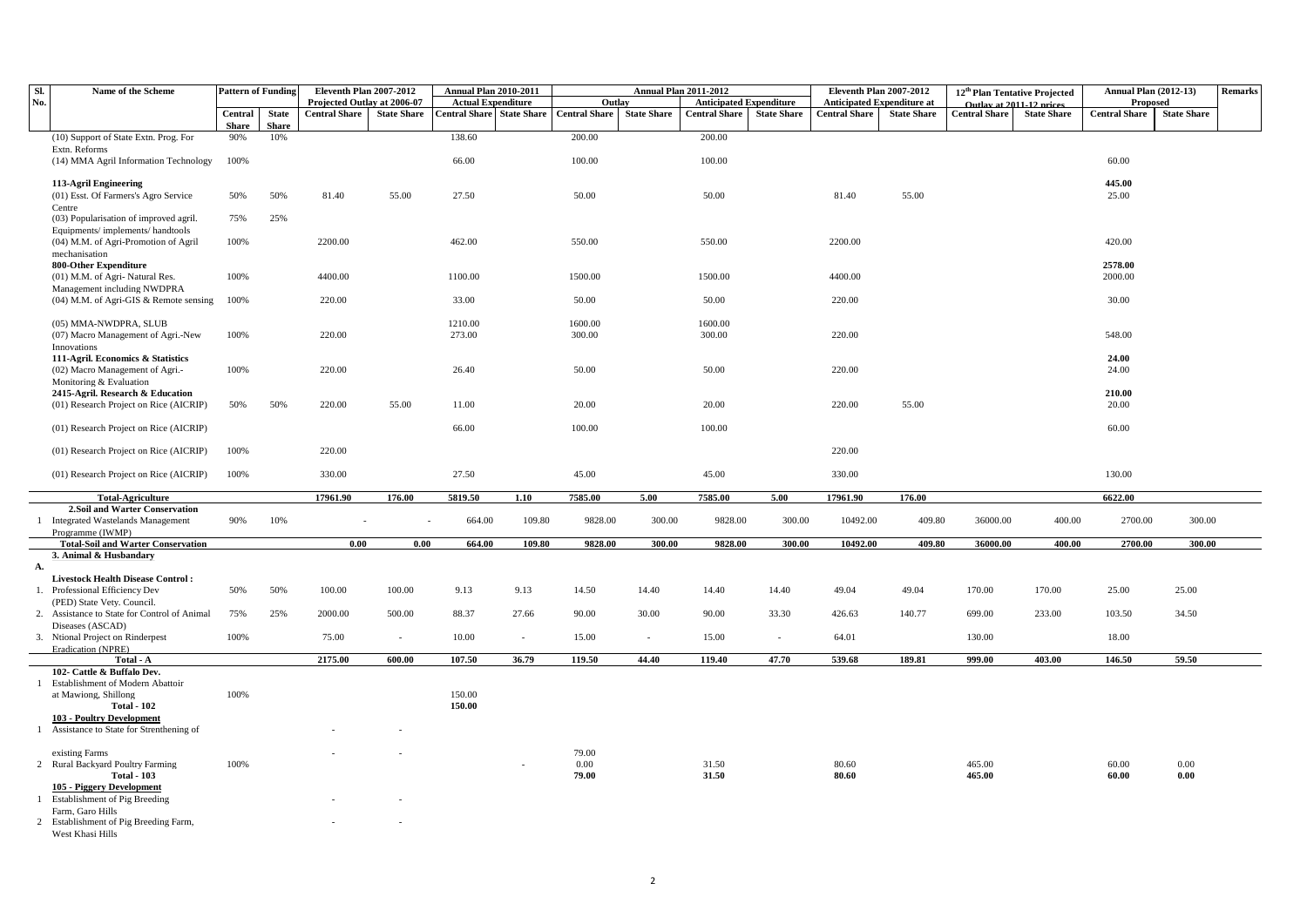| SI.          | Name of the Scheme                                             | <b>Pattern of Funding</b> |                              | <b>Eleventh Plan 2007-2012</b> |                    | <b>Annual Plan 2010-2011</b>     |       |                      |                    | <b>Annual Plan 2011-2012</b>   |                    | Eleventh Plan 2007-2012           |                    | 12 <sup>th</sup> Plan Tentative Projected |                    | <b>Annual Plan (2012-13)</b> |                    | Remarks |
|--------------|----------------------------------------------------------------|---------------------------|------------------------------|--------------------------------|--------------------|----------------------------------|-------|----------------------|--------------------|--------------------------------|--------------------|-----------------------------------|--------------------|-------------------------------------------|--------------------|------------------------------|--------------------|---------|
| No.          |                                                                |                           |                              | Projected Outlay at 2006-07    |                    | <b>Actual Expenditure</b>        |       | Outlay               |                    | <b>Anticipated Expenditure</b> |                    | <b>Anticipated Expenditure at</b> |                    | Outlay at 2011-12 prices                  |                    | Proposed                     |                    |         |
|              |                                                                | Central<br>Share          | <b>State</b><br><b>Share</b> | <b>Central Share</b>           | <b>State Share</b> | <b>Central Share State Share</b> |       | <b>Central Share</b> | <b>State Share</b> | <b>Central Share</b>           | <b>State Share</b> | <b>Central Share</b>              | <b>State Share</b> | <b>Central Share</b>                      | <b>State Share</b> | <b>Central Share</b>         | <b>State Share</b> |         |
|              | 3 Assistance to State for Strengtening of                      |                           |                              |                                |                    |                                  |       | 93.50                |                    | 0.00                           |                    | 0.00                              |                    |                                           |                    |                              |                    |         |
|              | existing farms                                                 |                           |                              |                                |                    |                                  |       |                      |                    |                                |                    |                                   |                    |                                           |                    |                              |                    |         |
|              | <b>Total - 105</b>                                             |                           |                              |                                |                    |                                  |       | 93.50                |                    | 0.00                           |                    | 0.00                              |                    |                                           |                    |                              |                    |         |
|              | 107 - Fodder & Feed Development                                |                           |                              |                                |                    |                                  |       |                      |                    |                                |                    |                                   |                    |                                           |                    |                              |                    |         |
|              | Assistance to Grass land Development                           | 100%                      |                              |                                |                    | 26.00                            |       | 0.00                 |                    | 0.00                           |                    | 100.00                            |                    | 250.00                                    | 0.00               | 50.00                        | $0.00\,$           |         |
|              | including Grass Reserve                                        |                           |                              |                                |                    |                                  |       |                      |                    |                                |                    |                                   |                    |                                           |                    |                              |                    |         |
|              | <b>Total - 107</b><br>113 - Administrative Investigation       |                           |                              |                                |                    | 26.00                            |       | 0.00                 |                    | 0.00                           |                    | 100.00                            |                    | 250.00                                    | 0.00               | 50.00                        | 0.00               |         |
|              | &Statistics:                                                   |                           |                              |                                |                    |                                  |       |                      |                    |                                |                    |                                   |                    |                                           |                    |                              |                    |         |
|              | 1 Sample Survey for estimation                                 | 50%                       | 50%                          | 150.00                         | 150.00             | 17.71                            | 17.71 | 24.91                | 24.91              | 24.91                          | 24.91              | 70.25                             | 70.25              | 243.00                                    | 243.00             | 36.00                        | 36.00              |         |
|              | of Major Livestock Products                                    |                           |                              |                                |                    |                                  |       |                      |                    |                                |                    |                                   |                    |                                           |                    |                              |                    |         |
|              | 2 Scheme for Assisting the State                               | 100%                      |                              | 120.00                         | $\sim$             | 0.00                             | 0.00  | 100.00               | 0.00               | 100.00                         | 0.00               | 298.99                            | 0.00               | 500.00                                    | 0.00               | 100.00                       | 0.00               |         |
|              | <b>Livestock Census</b>                                        |                           |                              |                                |                    |                                  |       |                      |                    |                                |                    |                                   |                    |                                           |                    |                              |                    |         |
|              | <b>Total - 113</b>                                             |                           |                              | 270.00                         | 150.00             | 17.71                            | 17.71 | 124.91               | 24.91              | 124.91                         | 24.91              | 369.24                            | 70.25              | 743.00                                    | 243.00             | 136.00                       | 36.00              |         |
|              | Total-AH&VETY<br><b>4. DAIRY DEVELOPMENT</b>                   |                           |                              | 2445.00                        | 750.00             | 151.21                           | 54.50 | 416.91               | 69.31              | 275.81                         | 72.61              | 1089.52                           | 260.06             | 2457.00                                   | 646.00             | 392.50                       | 95.50              |         |
|              |                                                                |                           |                              |                                |                    |                                  |       |                      |                    |                                |                    |                                   |                    |                                           |                    |                              |                    |         |
| $\mathbf{1}$ | Integrated Dairy Development Project in                        |                           |                              | 500.00                         |                    |                                  |       |                      |                    |                                |                    |                                   |                    | 500.00                                    |                    |                              |                    |         |
|              | Non-Operation Flood, Hilly & Backward                          |                           |                              |                                |                    |                                  |       |                      |                    |                                |                    |                                   |                    |                                           |                    |                              |                    |         |
|              | Areas in Jaintia & Garo Hills                                  |                           |                              |                                |                    |                                  |       |                      |                    |                                |                    |                                   |                    |                                           |                    |                              |                    |         |
|              | <b>Total - Dairy Development</b>                               |                           |                              | 500.00                         | 0.00               | 0.00                             | 0.00  | 0.00                 | 0.00               | 0.00                           | 0.00               | 0.00                              | 0.00               | 500.00                                    | 0.00               | 0.00                         | 0.00               |         |
|              | 5. Fisheries<br><b>101-Inland Fisheries</b>                    |                           |                              |                                |                    |                                  |       |                      |                    |                                |                    |                                   |                    |                                           |                    |                              |                    |         |
|              | Fish Famer Development Agency                                  | 75%                       | 25%                          | 340.00                         | 135.00             |                                  |       |                      |                    |                                |                    |                                   |                    |                                           |                    |                              |                    |         |
|              | 2 National Scheme for Welfare of                               | 75%                       | 25%                          | 120.00                         | 64.00              |                                  |       |                      |                    |                                |                    |                                   |                    |                                           |                    |                              |                    |         |
|              | Fishermen                                                      |                           |                              |                                |                    |                                  |       |                      |                    |                                |                    |                                   |                    |                                           |                    |                              |                    |         |
|              | <b>Total Fisheries</b>                                         |                           |                              | 460.00                         | 199.00             |                                  |       |                      |                    |                                |                    |                                   |                    |                                           |                    |                              |                    |         |
|              | <b>6. COOPERATION</b>                                          |                           |                              |                                |                    |                                  |       |                      |                    |                                |                    |                                   |                    |                                           |                    |                              |                    |         |
| $106 -$      | Assistance to Multipurpose Rural<br>Cooperatives:              |                           |                              |                                |                    |                                  |       |                      |                    |                                |                    |                                   |                    |                                           |                    |                              |                    |         |
|              | (a) Matching proportionate grant to members                    | 100%                      |                              | $\overline{\phantom{0}}$       |                    |                                  |       |                      |                    |                                |                    |                                   |                    | $\overline{\phantom{0}}$                  |                    |                              |                    |         |
|              | of Cooperative Societies under the special                     |                           |                              |                                |                    |                                  |       |                      |                    |                                |                    |                                   |                    |                                           |                    |                              |                    |         |
|              | schemes for Schedule Caste / Schedule                          |                           |                              |                                |                    |                                  |       |                      |                    |                                |                    |                                   |                    |                                           |                    |                              |                    |         |
|              | Tribes.                                                        |                           |                              |                                |                    |                                  |       |                      |                    |                                |                    |                                   |                    |                                           |                    |                              |                    |         |
|              | (b) Managerial Assistance to Coop: Societies                   | do                        |                              | 5                              |                    |                                  |       | 0.5                  |                    | 0.5                            |                    | 0.5                               |                    | 5                                         |                    | 0.5                          |                    |         |
|              | under the special scheme for Schedule                          |                           |                              |                                |                    |                                  |       |                      |                    |                                |                    |                                   |                    |                                           |                    |                              |                    |         |
| (c)          | Caste / Schedule Tribes.<br>Share Capital Contribution to PACS | do                        |                              | 30                             |                    |                                  |       |                      |                    |                                |                    |                                   |                    | 30                                        |                    |                              |                    |         |
|              | under NRC (LTO) Fund of NABARD.                                |                           |                              |                                |                    |                                  |       |                      |                    |                                |                    |                                   |                    |                                           |                    |                              |                    |         |
| (d)          | Loans Assistance to Co-op: Societies                           | 100%                      |                              | 5                              |                    |                                  |       |                      |                    |                                |                    |                                   |                    | 5                                         |                    | $\overline{1}$               |                    |         |
|              | towards Share Capital Contribution to                          |                           |                              |                                |                    |                                  |       |                      |                    |                                |                    |                                   |                    |                                           |                    |                              |                    |         |
|              | strengthening their share capital base                         |                           |                              |                                |                    |                                  |       |                      |                    |                                |                    |                                   |                    |                                           |                    |                              |                    |         |
|              | under special scheme for Schedule Caste /                      |                           |                              |                                |                    |                                  |       |                      |                    |                                |                    |                                   |                    |                                           |                    |                              |                    |         |
|              | Schedule Tribes.                                               |                           |                              |                                |                    |                                  |       |                      |                    |                                |                    |                                   |                    |                                           |                    |                              |                    |         |
|              | Total - $106$ :-                                               |                           |                              | 45                             |                    |                                  |       | 2.5                  |                    | 2.5                            |                    | 2.5                               |                    | 45                                        |                    | 2.5                          |                    |         |
| $107 -$      | Assistance to Credit Cooperatives:                             |                           |                              |                                |                    |                                  |       |                      |                    |                                |                    |                                   |                    |                                           |                    |                              |                    |         |
|              | (a) Share Capital Contribution to Apex Bank                    | do                        |                              | 150                            |                    |                                  |       |                      |                    |                                |                    |                                   |                    | 150                                       |                    |                              |                    |         |
|              | out of NRC (LTO) Fund of NABARD.                               |                           |                              |                                |                    |                                  |       |                      |                    |                                |                    |                                   |                    |                                           |                    |                              |                    |         |
|              | Loans for meeting overdue cover to                             | 50%                       |                              | 50                             |                    |                                  |       | $\overline{5}$       |                    | $\overline{5}$                 |                    | 5                                 |                    | 50                                        |                    | $\overline{5}$               |                    |         |
| (b)          | Credit Institution.                                            |                           |                              |                                |                    |                                  |       |                      |                    |                                |                    |                                   |                    |                                           |                    |                              |                    |         |
|              | (c) Share Capital Contribution to PACS out                     | 100%                      |                              | 50                             |                    |                                  |       |                      |                    |                                |                    |                                   |                    | 50                                        |                    |                              |                    |         |
|              | of NRC (LTO) Fund of NABARD.                                   |                           |                              |                                |                    |                                  |       |                      |                    |                                |                    |                                   |                    |                                           |                    |                              |                    |         |
|              | (d) Assistance for revival and restructuring of                | do                        |                              |                                |                    |                                  |       | 1198                 |                    | 1198                           |                    | 1198                              |                    |                                           |                    |                              |                    |         |
|              | credit structure in the State.                                 |                           |                              |                                |                    |                                  |       |                      |                    |                                |                    |                                   |                    |                                           |                    |                              |                    |         |
|              | Total - 107 :-                                                 |                           |                              | 250                            |                    |                                  |       | 1203                 |                    | 1203                           |                    | 1203                              |                    | 250                                       |                    | 5                            |                    |         |
| $108 -$      | Assistance to other Co-op: Societies:                          |                           |                              |                                |                    |                                  |       |                      |                    |                                |                    |                                   |                    |                                           |                    |                              |                    |         |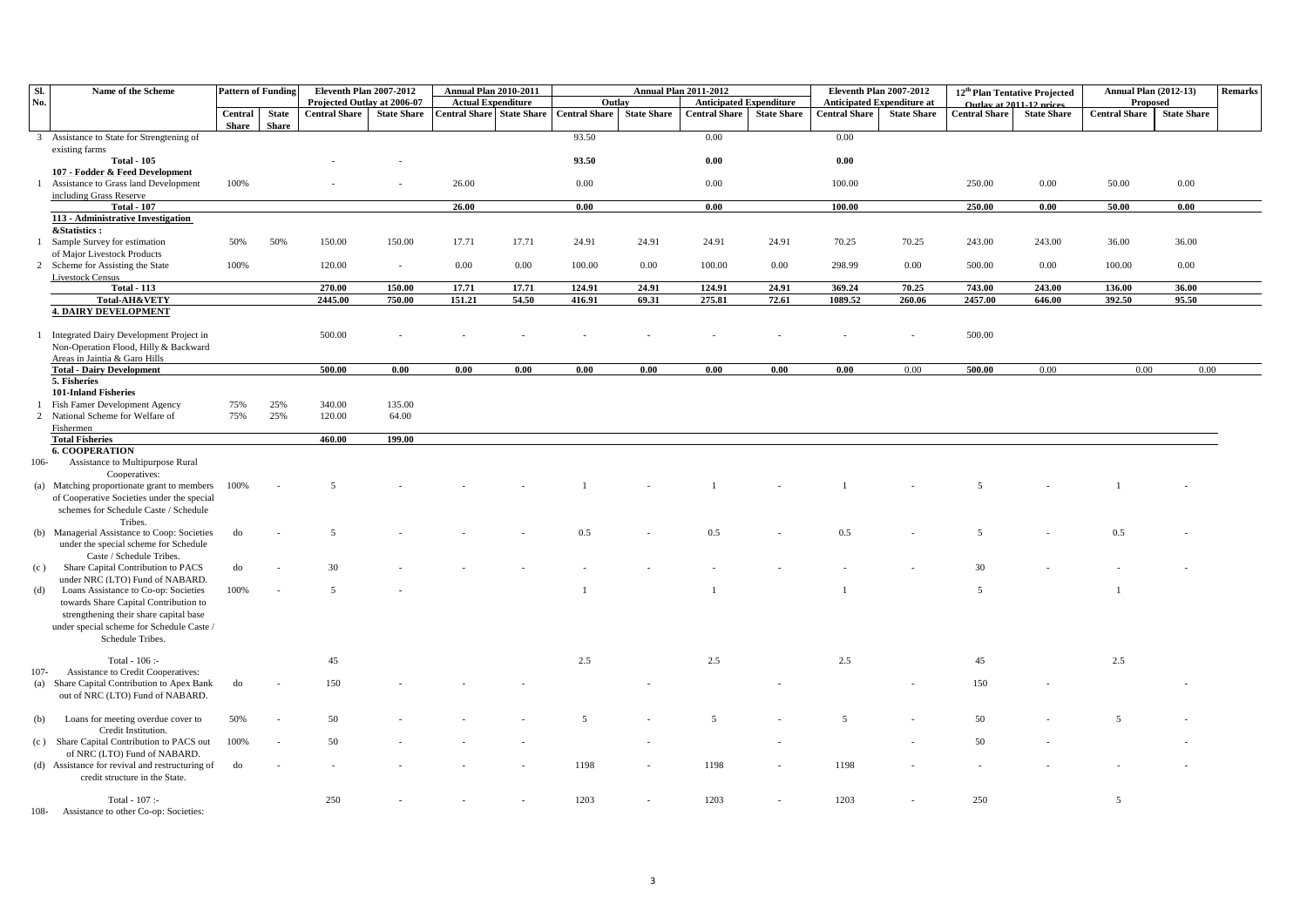| SI.          | Name of the Scheme                                                                   | <b>Pattern of Funding</b> |                          | Eleventh Plan 2007-2012     |                    | <b>Annual Plan 2010-2011</b>     |         |                      |                    | <b>Annual Plan 2011-2012</b>   |                    | Eleventh Plan 2007-2012           |                    | 12 <sup>th</sup> Plan Tentative Projected |                    | <b>Annual Plan (2012-13)</b> |                    | Remarks |
|--------------|--------------------------------------------------------------------------------------|---------------------------|--------------------------|-----------------------------|--------------------|----------------------------------|---------|----------------------|--------------------|--------------------------------|--------------------|-----------------------------------|--------------------|-------------------------------------------|--------------------|------------------------------|--------------------|---------|
| No.          |                                                                                      |                           |                          | Projected Outlay at 2006-07 |                    | <b>Actual Expenditure</b>        |         | Outlay               |                    | <b>Anticipated Expenditure</b> |                    | <b>Anticipated Expenditure at</b> |                    | Outlay at 2011-12 prices                  |                    | Proposed                     |                    |         |
|              |                                                                                      | Central                   | <b>State</b>             | <b>Central Share</b>        | <b>State Share</b> | <b>Central Share State Share</b> |         | <b>Central Share</b> | <b>State Share</b> | <b>Central Share</b>           | <b>State Share</b> | <b>Central Share</b>              | <b>State Share</b> | <b>Central Share</b>                      | <b>State Share</b> | <b>Central Share</b>         | <b>State Share</b> |         |
|              | (a) Share Capital Contribution to MECOFED                                            | <b>Share</b><br>100%      | <b>Share</b><br>$\sim$   | 1000                        |                    | 92                               |         | 250                  |                    | 250                            |                    | 381                               | $\sim$             | 1000                                      |                    | 250                          | $\sim$             |         |
|              | for Minor Forest Produced Operation.                                                 |                           |                          |                             |                    |                                  |         |                      |                    |                                |                    |                                   |                    |                                           |                    |                              |                    |         |
|              |                                                                                      |                           |                          |                             |                    |                                  |         |                      |                    |                                |                    |                                   |                    |                                           |                    |                              |                    |         |
|              | Total - $108$ :                                                                      |                           |                          | 1000                        |                    | 92                               |         | 250                  |                    | 250                            |                    | 381                               | $\sim$             | 1000                                      |                    | 250                          |                    |         |
| $109 -$      | Agricultural Credit Stabilization Fund:                                              |                           |                          |                             |                    |                                  |         |                      |                    |                                |                    |                                   |                    |                                           |                    |                              |                    |         |
| (a)          | Grant to Meghalaya Co-op: Apex Bank                                                  | 50%                       |                          | 75                          |                    |                                  |         | .5                   |                    | 5                              |                    | 5                                 |                    | 75                                        |                    | 5                            |                    |         |
|              | for Credit Stabilization Fund.<br>(b) Loans to Meghalaya Co-op: Apex Bank            | 50%                       |                          | 75                          |                    |                                  |         | 5                    |                    | $\overline{5}$                 |                    | 5                                 |                    | 75                                        |                    | $\overline{5}$               |                    |         |
|              | for Credit Stabilization Fund.                                                       |                           |                          |                             |                    |                                  |         |                      |                    |                                |                    |                                   |                    |                                           |                    |                              |                    |         |
|              | Total - 109 :-                                                                       |                           |                          | 150                         |                    |                                  |         | 10                   |                    | 10                             |                    | 10                                |                    | 150                                       |                    | 10                           |                    |         |
| 800-         | Other Expenditure:                                                                   |                           |                          |                             |                    |                                  |         |                      |                    |                                |                    |                                   |                    |                                           |                    |                              |                    |         |
|              | (a) Managerial Subsidy to Co-op: Societies                                           | 100%                      |                          | 10                          |                    |                                  |         |                      |                    | $\overline{1}$                 |                    | $\overline{1}$                    |                    | 10                                        |                    | $\overline{1}$               |                    |         |
|              | for Weaker Sections.                                                                 |                           |                          | 15                          |                    |                                  |         | $\overline{2}$       |                    | $\mathcal{L}$                  |                    | $\overline{2}$                    |                    |                                           |                    | $\mathfrak{D}$               |                    |         |
|              | (b) Share Capital Contribution to Cooperative 100%<br>Societies for Weaker Sectopms. |                           |                          |                             |                    |                                  |         |                      |                    |                                |                    |                                   |                    | 15                                        |                    |                              |                    |         |
|              |                                                                                      |                           |                          |                             |                    |                                  |         |                      |                    |                                |                    |                                   |                    |                                           |                    |                              |                    |         |
|              | (c) Working Capital Loan to Co-op: Societies 100%                                    |                           |                          | 15                          |                    |                                  |         | $\overline{2}$       |                    | $\overline{2}$                 |                    | $\overline{2}$                    |                    | 15                                        |                    | 2                            |                    |         |
|              | for Weaker Sections.                                                                 |                           |                          |                             |                    |                                  |         |                      |                    |                                |                    |                                   |                    |                                           |                    |                              |                    |         |
| (d)          | Managerial Assistance to Women                                                       | 100%                      |                          | 12                          |                    |                                  |         |                      |                    |                                |                    |                                   |                    | 12                                        |                    |                              |                    |         |
|              | Cooperatives.<br>(e) Share Capital Contribution to Women Co-                         | 100%                      | $\overline{\phantom{a}}$ | 15                          |                    |                                  |         | $\overline{2}$       |                    | $\overline{2}$                 |                    | $\overline{2}$                    |                    | 15                                        |                    | $\overline{2}$               |                    |         |
|              | op: Societies                                                                        |                           |                          |                             |                    |                                  |         |                      |                    |                                |                    |                                   |                    |                                           |                    |                              |                    |         |
|              | (f) Working Capital Loan to Women Co-op:                                             | 100%                      |                          | 15                          |                    |                                  |         | $\overline{2}$       |                    | $\overline{2}$                 |                    | $\overline{2}$                    |                    | 15                                        |                    | $\overline{2}$               |                    |         |
|              | Societies.                                                                           |                           |                          |                             |                    |                                  |         |                      |                    |                                |                    |                                   |                    |                                           |                    |                              |                    |         |
|              |                                                                                      |                           |                          |                             |                    |                                  |         |                      |                    |                                |                    |                                   |                    |                                           |                    |                              |                    |         |
|              | Total - 800 :                                                                        |                           |                          | 82                          |                    |                                  |         | 10                   |                    | 10                             |                    | 10                                |                    | 82                                        |                    | 10                           |                    |         |
|              | <b>Total :- Cooperation-</b>                                                         |                           |                          | 1527.00                     | 0.00               | 92.00                            | 0.00    | 1475.50              | 0.00               | 1475.50                        | 0.00               | 1606.50                           | 0.00               | 1527.00                                   | 0.00               | 277.50                       | 0.00               |         |
|              | 7. Cumminity & Rural Development.                                                    |                           |                          |                             |                    |                                  |         |                      |                    |                                |                    |                                   |                    |                                           |                    |                              |                    |         |
|              | 2501-Special Programmes for Rural                                                    |                           |                          |                             |                    |                                  |         |                      |                    |                                |                    |                                   |                    |                                           |                    |                              |                    |         |
|              | Development.                                                                         |                           |                          |                             |                    |                                  |         |                      |                    |                                |                    |                                   |                    |                                           |                    |                              |                    |         |
|              | 1 Integrated Wastelands Development<br>Programme (IWDP)                              | 92%                       | 8%                       |                             | 500                | 2179.38                          | 227.53  | 2629                 | 300                | 2629                           | 100                | 8257.7                            | 720.71             | 1350                                      | 1000               | 1450                         | 345                |         |
|              | 2 SGSY                                                                               | 90%                       | 10%                      | 49500                       | 5500               | 926.73                           | 102.97  | 3600                 | 400                | 3600                           | 300                | 8018.46                           | 857.39             | 63000                                     | 8200               | 4680                         | 445                |         |
|              | 3 DRDA Admn.                                                                         | 90%                       | 10%                      |                             |                    | 450                              | 50      | 450                  | 50                 | 450                            | 50                 | 2471.58                           | 274.62             | 2700                                      | 300                | 540                          | 60                 |         |
|              | 4 IAY                                                                                | 90%                       | 10%                      | 48600                       | 5400               | 4739.76                          | 526.64  | 9000                 | 1000               | 9000                           | 655                | 24827.94                          | 2430.07            | 63000                                     | 7000               | 11700                        | 1150               |         |
|              | 5 SIRD                                                                               | 50%                       | 50%                      | 450                         | 450                | 54.08                            | 54.08   | 1620                 | 180                | 1620                           | 180                | 379.41                            | 379.41             | 7200                                      | 400                | 1665                         | 200                |         |
|              |                                                                                      | 90%                       | 10%                      |                             |                    |                                  |         |                      |                    |                                |                    |                                   |                    |                                           |                    |                              |                    |         |
|              |                                                                                      | since<br>2011-12          |                          |                             |                    |                                  |         |                      |                    |                                |                    |                                   |                    |                                           |                    |                              |                    |         |
|              | 6 ETC                                                                                | 50%                       | 50%                      |                             | $\sim$             | 10                               | $10\,$  |                      | ÷                  |                                | 32.5               | 72.5                              | 72.5               | 3600                                      | 400                | 450                          | 50                 |         |
|              |                                                                                      | 90%                       | 10%                      |                             |                    |                                  |         |                      |                    |                                |                    |                                   |                    |                                           |                    |                              |                    |         |
|              | 7 NREGA                                                                              | 90%                       | 10%                      | 45000                       | 8000               | 24750                            | 2750    | 44100                | 4900               | 44100                          | 5500               | 99367.11                          | 11640.79           | 2700                                      | 30000              | 57330                        | 4000               |         |
|              | Total-C&RD<br><b>8. Water Resources</b>                                              |                           |                          | 143550                      | 19850              | 33109.95                         | 3721.22 | 61399                | 6830               | 61399                          | 6817.5             | 143394.7                          | 16375.49           | 143550                                    | 47300              | 77815                        | 6250               |         |
| $\mathbf{A}$ | 4702 - CAPITAL OUTLAY on MINOR                                                       |                           |                          |                             |                    |                                  |         |                      |                    |                                |                    |                                   |                    |                                           |                    |                              |                    |         |
|              | <b>IRRIGATION</b>                                                                    |                           |                          |                             |                    |                                  |         |                      |                    |                                |                    |                                   |                    |                                           |                    |                              |                    |         |
|              | 101 - Surface Water                                                                  |                           |                          |                             |                    |                                  |         |                      |                    |                                |                    |                                   |                    |                                           |                    |                              |                    |         |
|              |                                                                                      |                           |                          |                             |                    |                                  |         |                      |                    |                                |                    |                                   |                    |                                           |                    |                              |                    |         |
|              | Rationalisation of MT Schemes<br><b>Flood Maanagement</b>                            | 100%                      |                          | 77                          |                    |                                  |         |                      |                    |                                |                    |                                   |                    |                                           |                    |                              |                    |         |
|              | <b>River Trainning Works</b>                                                         | 90%                       | 10%                      | 900                         | 100                |                                  |         |                      |                    |                                |                    |                                   |                    |                                           |                    |                              |                    |         |
|              | 53. Major works                                                                      |                           |                          |                             |                    |                                  |         |                      |                    |                                |                    |                                   |                    |                                           |                    |                              |                    |         |
|              | 052-Machinery & Equipments for                                                       |                           |                          |                             |                    |                                  |         |                      |                    |                                |                    |                                   |                    |                                           |                    |                              |                    |         |
|              | ground water investigation and                                                       |                           |                          |                             |                    |                                  |         |                      |                    |                                |                    |                                   |                    |                                           |                    |                              |                    |         |
|              | development                                                                          |                           |                          |                             |                    |                                  |         |                      |                    |                                |                    |                                   |                    |                                           |                    |                              |                    |         |
|              | $(01)$ Purchase of machineries &<br>equipments for ground water investigation        |                           |                          |                             |                    |                                  |         |                      |                    |                                |                    |                                   |                    |                                           |                    |                              |                    |         |
|              | & development                                                                        |                           |                          |                             |                    |                                  |         |                      |                    |                                |                    |                                   |                    |                                           |                    |                              |                    |         |
|              | 52-Machinery & Equipment                                                             | 90%                       | 10%                      |                             |                    |                                  |         |                      |                    |                                |                    | 18.00                             | 2.00               |                                           |                    |                              |                    |         |
|              | <b>Total A</b>                                                                       |                           |                          | 977.00                      | 100.00             | 0.00                             | 0.00    | 0.00                 | 0.00               | 0.00                           | 0.00               | 18.00                             | 2.00               | 20850.00                                  | 0.00               | 2755.00                      | 0.00               |         |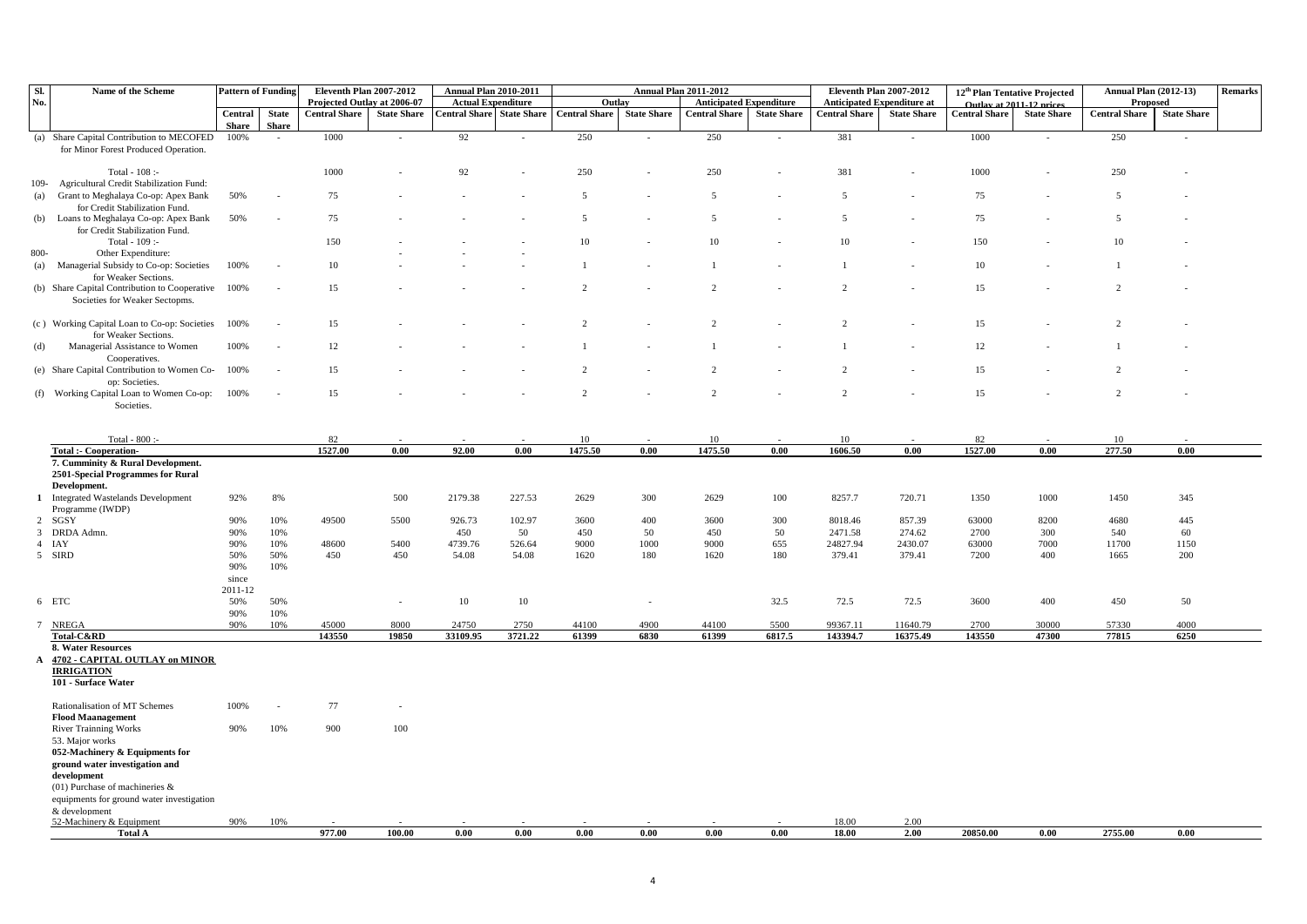| Sl. | Name of the Scheme                               | <b>Pattern of Funding</b>       |              | Eleventh Plan 2007-2012              |                    | <b>Annual Plan 2010-2011</b> |                    |                      |                          | <b>Annual Plan 2011-2012</b>   |                    | Eleventh Plan 2007-2012           |                          | 12 <sup>th</sup> Plan Tentative Projected |                    | <b>Annual Plan (2012-13)</b> |                    | Remarks |
|-----|--------------------------------------------------|---------------------------------|--------------|--------------------------------------|--------------------|------------------------------|--------------------|----------------------|--------------------------|--------------------------------|--------------------|-----------------------------------|--------------------------|-------------------------------------------|--------------------|------------------------------|--------------------|---------|
| No. |                                                  |                                 |              | Projected Outlav at 2006-07          |                    | <b>Actual Expenditure</b>    |                    | Outlav               |                          | <b>Anticipated Expenditure</b> |                    | <b>Anticipated Expenditure at</b> |                          | Outlay at 2011-12 prices                  |                    | Proposed                     |                    |         |
|     |                                                  | Central                         | <b>State</b> | <b>Central Share</b>                 | <b>State Share</b> | <b>Central Share</b>         | <b>State Share</b> | <b>Central Share</b> | <b>State Share</b>       | <b>Central Share</b>           | <b>State Share</b> | <b>Central Share</b>              | <b>State Share</b>       | <b>Central Share</b>                      | <b>State Share</b> | <b>Central Share</b>         | <b>State Share</b> |         |
|     |                                                  | <b>Share</b>                    | <b>Share</b> |                                      |                    |                              |                    |                      |                          |                                |                    |                                   |                          |                                           |                    |                              |                    |         |
|     | <b>B</b> 2702 - 80 General                       |                                 |              |                                      |                    |                              |                    |                      |                          |                                |                    |                                   |                          |                                           |                    |                              |                    |         |
|     | 800 - Other Expenditure                          |                                 |              |                                      |                    |                              |                    |                      |                          |                                |                    |                                   |                          |                                           |                    |                              |                    |         |
|     | (01) Command Area Development                    | 50%                             | 50%          | 250.00                               | 250.00             | 29.08                        | 4.00               | 29.08                | 4.00                     | 55.00                          | 55.00              | 55.00                             | 55.00                    | 370.00                                    | 370.00             | 60.00                        | 60.00              |         |
|     | (CAD)                                            |                                 |              |                                      |                    |                              |                    |                      |                          |                                |                    |                                   |                          |                                           |                    |                              |                    |         |
|     | 53. Major works                                  |                                 |              |                                      |                    |                              |                    |                      |                          |                                |                    |                                   |                          |                                           |                    |                              |                    |         |
|     | 02 - Creation of Statistical Cell                | 100%                            |              |                                      |                    | 14.896                       |                    | 14.90                |                          |                                |                    |                                   |                          | 92.00                                     |                    | 15.00                        |                    |         |
|     | 53. Major works                                  |                                 |              |                                      |                    |                              |                    |                      |                          |                                |                    |                                   |                          |                                           |                    |                              |                    |         |
|     | (04) Repair, renovation & Restoration            | 90%                             | 10%          |                                      |                    |                              |                    |                      |                          |                                |                    | 450.00                            | 50.00                    |                                           |                    |                              |                    |         |
|     | of water Bodies(RRR)                             |                                 |              |                                      |                    |                              |                    |                      |                          |                                |                    |                                   |                          |                                           |                    |                              |                    |         |
|     | (05) Climate change adaptation study             | 90%                             | 10%          |                                      |                    |                              |                    |                      |                          |                                |                    | 45.00                             | 5.00                     |                                           |                    |                              |                    |         |
|     | for the water resources sector including         |                                 |              |                                      |                    |                              |                    |                      |                          |                                |                    |                                   |                          |                                           |                    |                              |                    |         |
|     | infrastructure & procurement of                  |                                 |              |                                      |                    |                              |                    |                      |                          |                                |                    |                                   |                          |                                           |                    |                              |                    |         |
|     | equipments                                       |                                 |              |                                      |                    |                              |                    |                      |                          |                                |                    |                                   |                          |                                           |                    |                              |                    |         |
|     | 27. Minor works                                  |                                 |              |                                      |                    |                              |                    |                      |                          |                                |                    |                                   |                          |                                           |                    |                              |                    |         |
|     | <b>Total B</b>                                   |                                 |              | 250.00                               | 250.00             | 43.976                       | 4.00               | 48.300               | 4.00<br>4.00             | 55.00                          | 55.00              | 550.00<br>568.00                  | 110.00                   | 462.00                                    | 370.00<br>370.00   | 90.00                        | 60.00              |         |
|     | <b>Total-Water Resources</b><br>9. Flood Control |                                 |              | 1227.00                              | 350.00             | 43.98                        | 4.00               | 48.30                |                          | 55.00                          | 55.00              |                                   | 112.00                   | 21312.00                                  |                    | 2845.00                      | 60.00              |         |
|     | 1. Medium Irrigation '4701'                      |                                 |              |                                      |                    |                              |                    |                      |                          |                                |                    |                                   |                          |                                           |                    |                              |                    |         |
|     | 2. Flood Control                                 | $\overline{\phantom{a}}$<br>90% | 10%          | $\overline{\phantom{a}}$<br>15162.30 | $\sim$<br>1684.70  | $\overline{\phantom{a}}$     |                    |                      |                          |                                |                    |                                   |                          |                                           |                    |                              |                    |         |
|     | <b>Total Flood Control</b>                       |                                 |              | 15162.30                             | 1684.70            | $\blacksquare$               |                    |                      |                          |                                |                    |                                   |                          |                                           |                    |                              |                    |         |
|     | <b>10 Non-Conventional Source of Energy</b>      |                                 |              |                                      |                    |                              |                    |                      |                          |                                |                    |                                   |                          |                                           |                    |                              |                    |         |
|     |                                                  |                                 |              |                                      |                    |                              |                    |                      |                          |                                |                    |                                   |                          |                                           |                    |                              |                    |         |
|     | 1 Solar Photovoltaic:                            |                                 |              |                                      |                    |                              |                    |                      |                          |                                |                    |                                   |                          |                                           |                    |                              |                    |         |
|     |                                                  |                                 |              |                                      |                    |                              |                    |                      |                          |                                |                    |                                   |                          |                                           |                    |                              |                    |         |
|     | i. Solar lantern                                 | 57%                             | 12%          | 720.00                               | 150.00             |                              |                    |                      |                          |                                |                    |                                   | $\sim$                   |                                           |                    |                              |                    |         |
|     | ii. Home lighting system.                        | 58%                             | 14%          | 433.00                               | 100.00             |                              |                    |                      |                          |                                |                    |                                   | 2025.00                  | 1725.00                                   | 400.00             | 65.00                        |                    |         |
|     | iii. Street Lighting System                      | 58%                             | 14%          | 173.00                               | 40.00              |                              |                    |                      |                          |                                |                    |                                   |                          |                                           |                    |                              |                    |         |
|     | iv) Power Plant                                  | 56%                             | 44%          | 2520.00                              | 1750.00            | $\overline{\phantom{a}}$     |                    |                      | ٠                        |                                |                    |                                   | $\overline{\phantom{a}}$ | 6075.00                                   | 1425.00            | 1215.00                      | 100.00             |         |
|     | 2 Bio-Energy:                                    |                                 |              |                                      |                    |                              |                    |                      |                          |                                |                    |                                   |                          |                                           |                    |                              |                    |         |
|     | a) National Biogas Manure and                    | 63%                             | 25%          | 187.50                               | 75.00              | 8260.00                      | 12.00              | 83.50                | 24.00                    | 83.50                          | 24.00              | 166.10                            | 36.00                    | 7350.00                                   | 125.00             | 73.50                        | 25.00              |         |
|     | Management Programme.                            |                                 |              |                                      |                    |                              |                    |                      |                          |                                |                    |                                   |                          |                                           |                    |                              |                    |         |
|     | 3 Wind Mill programme                            | 70%                             | 30%          |                                      |                    |                              |                    | 1.95                 | 5.00                     | 1.95                           | 5.00               | 1.95                              | 5.00                     |                                           | 500.00             |                              | 100.00             |         |
|     | 4 Demonstration of renewable Energy              |                                 |              |                                      |                    |                              |                    | 20.00                | 32.00                    | 20.00                          | 32.00              | 20.00                             | 32.00                    |                                           |                    |                              |                    |         |
|     | systems at Raj Bhavan, Shillong under            |                                 |              |                                      |                    |                              |                    |                      |                          |                                |                    |                                   |                          |                                           |                    |                              |                    |         |
|     | Special Area Demonstation.                       |                                 |              |                                      |                    |                              |                    |                      |                          |                                |                    |                                   |                          |                                           |                    |                              |                    |         |
|     | Total : Solar Photovoltaic & Bio                 |                                 |              | 4033.50                              | 2115.00            | 8260.00                      | 12.00              | 105.45               | 61.00                    | 105.45                         | 61.00              | 188.05                            | 2098.00                  | 15150.00                                  | 2450.00            | 1353.50                      | 225.00             |         |
|     | Energy                                           |                                 |              |                                      |                    |                              |                    |                      |                          |                                |                    |                                   |                          |                                           |                    |                              |                    |         |
|     | <b>B.</b> Integrated Rural Energy Programme      |                                 |              |                                      |                    |                              |                    |                      |                          |                                |                    |                                   |                          |                                           |                    |                              |                    |         |
|     | 1 Solar Water Heating System                     | 40%                             | 40%          | 60.00                                | 60.00              |                              |                    |                      |                          |                                |                    |                                   |                          | 495.00                                    | 297.00             | 100.00                       | 90.00              |         |
|     | 2 Biomass Gasification                           | 60%                             | 40%          | 750.00                               | 500.00             |                              |                    |                      |                          |                                |                    |                                   | $\overline{\phantom{a}}$ | 600.00                                    | 400.00             | 300.00                       | 50.00              |         |
|     | 3 Wind Solar Hybrid System                       | 70%                             | 30%          | 1875.00                              | 375.00             | $\sim$                       |                    | $\sim$               | $\overline{\phantom{a}}$ | $\overline{\phantom{a}}$       | $\sim$             | $\sim$                            | $\sim$                   | 1500.00                                   | 2000.00            | 250.00                       | 400.00             |         |
|     | 4 SPV Power Lighting Systems in                  | 56%                             | 44%          |                                      |                    | 100.00                       |                    | 70.00                | 34.70                    | 70.00                          | 34.70              | 170.00                            | 34.70                    |                                           |                    |                              |                    |         |
|     | Aganwadis Centres in 7(seven) Districts          |                                 |              |                                      |                    |                              |                    |                      |                          |                                |                    |                                   |                          |                                           |                    |                              |                    |         |
|     | in Meghalaya                                     |                                 |              |                                      |                    |                              |                    |                      |                          |                                |                    |                                   |                          |                                           |                    |                              |                    |         |

| <b>Total: IREP</b>                               |     | 2685.00 | 935.00  | 100.00  |       | 70.00  | 34.70  | 70.00  | 34.50 | 170.00 | 34.70   | 2595.00  | 2697.00 | 650.00  | 540.00 |
|--------------------------------------------------|-----|---------|---------|---------|-------|--------|--------|--------|-------|--------|---------|----------|---------|---------|--------|
| C. Village Electrification (Special MNES Scheme) |     |         |         |         |       |        |        |        |       |        |         |          |         |         |        |
| 1 Remote Village Electrification<br>75%          | 25% |         |         | 162.57  | 50.00 |        | 50.00  |        |       | 162.57 | 70.68   | 800.00   | 1000.00 | 800.00  | 100.00 |
| <b>Total: Village Electrification</b>            |     | 0.00    | 0.00    | 162.57  | 50.00 | 0.00   | 50.00  | 0.00   | 0.00  | 162.57 | 170.68  | 800.00   | 100.00  | 800.00  | 60.00  |
|                                                  |     |         |         |         |       |        |        |        |       |        |         |          |         |         |        |
|                                                  |     |         |         |         |       |        |        |        |       |        |         |          |         |         |        |
| <b>Total-Non-Conventional Source of</b>          |     | 6718.50 | 3050.00 | 8522.57 | 62.00 | 175.45 | 145.70 | 175.45 | 95.50 | 520.62 | 2303.38 | 18545.00 | 5247.00 | 2803.50 | 825.00 |
| <b>Energy</b>                                    |     |         |         |         |       |        |        |        |       |        |         |          |         |         |        |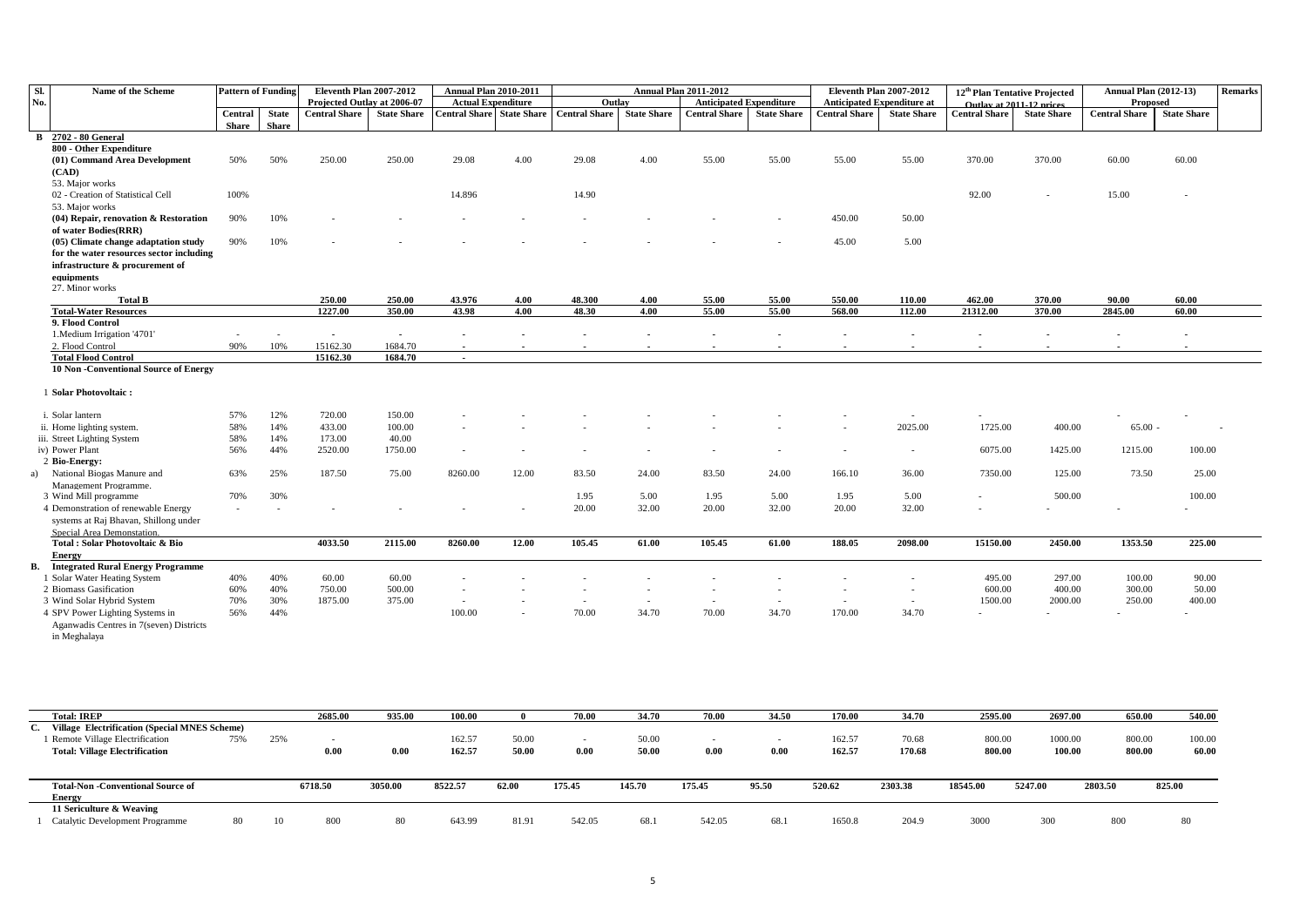| Sl.            | Name of the Scheme                                                            | <b>Pattern of Funding</b> |                        | Eleventh Plan 2007-2012     |                    | <b>Annual Plan 2010-2011</b> |                    |                      |                    | <b>Annual Plan 2011-2012</b>   |                    | Eleventh Plan 2007-2012           |                    |                          | 12 <sup>th</sup> Plan Tentative Projected | <b>Annual Plan (2012-13)</b> |                    | <b>Remarks</b> |
|----------------|-------------------------------------------------------------------------------|---------------------------|------------------------|-----------------------------|--------------------|------------------------------|--------------------|----------------------|--------------------|--------------------------------|--------------------|-----------------------------------|--------------------|--------------------------|-------------------------------------------|------------------------------|--------------------|----------------|
| No.            |                                                                               |                           |                        | Projected Outlay at 2006-07 |                    | <b>Actual Expenditure</b>    |                    | Outlay               |                    | <b>Anticipated Expenditure</b> |                    | <b>Anticipated Expenditure at</b> |                    | Outlay at 2011-12 prices |                                           | Proposed                     |                    |                |
|                |                                                                               | Central                   | <b>State</b>           | <b>Central Share</b>        | <b>State Share</b> | <b>Central Share</b>         | <b>State Share</b> | <b>Central Share</b> | <b>State Share</b> | <b>Central Share</b>           | <b>State Share</b> | <b>Central Share</b>              | <b>State Share</b> | <b>Central Share</b>     | <b>State Share</b>                        | <b>Central Share</b>         | <b>State Share</b> |                |
|                | 2 Integrated Handloom Development                                             | <b>Share</b><br>100%      | <b>Share</b><br>$\sim$ | 680.16                      | 68                 | 260.73                       | 6.35               | 246.59               | 8.78               | 246.59                         | 8.78               | 967.46                            | 34.31              | 2000                     | 200                                       | 300                          | 30                 |                |
|                | Schemes                                                                       |                           |                        |                             |                    |                              |                    |                      |                    |                                |                    |                                   |                    |                          |                                           |                              |                    |                |
|                | <b>Total -Sericulure &amp; Weaving</b>                                        |                           |                        | 1480.16                     | 148                | 904.72                       | 88.26              | 788.64               | 76.88              | 788.64                         | 76.88              | 2618.26                           | 239.21             | 5000                     | 500                                       | 1100                         | 110                |                |
|                | 12. Food and Civil Supplies                                                   |                           |                        |                             |                    |                              |                    |                      |                    |                                |                    |                                   |                    |                          |                                           |                              |                    |                |
| $\mathcal{I}$  | <b>INTEGRATED PROJECT ON</b>                                                  |                           |                        | 75.86                       |                    |                              |                    |                      |                    |                                | $\overline{a}$     | 105.46                            | $\overline{a}$     |                          |                                           | $\overline{a}$               |                    |                |
| 2              | CONSUMER PROTECTION.                                                          |                           |                        |                             |                    |                              |                    |                      |                    |                                |                    |                                   |                    |                          |                                           |                              |                    |                |
|                | <b>CONSUMER AWARENESS</b><br><b>PROGRAMMES</b>                                |                           |                        | 2.00                        | 5.00               |                              | 6.00               |                      | 5.00               |                                | 5.00               | 4.00                              | 19.25              | 15.00                    | 75.00                                     | 5.00                         | 15.00              |                |
|                | <b>[ CONSUMER PROTECTION ].</b>                                               |                           |                        |                             |                    |                              |                    |                      |                    |                                |                    |                                   |                    |                          |                                           |                              |                    |                |
| $\mathbf{3}$   | CONSUMER WELFARE FUND.                                                        |                           |                        |                             |                    |                              |                    |                      |                    |                                |                    |                                   |                    | 750.00                   | 250.00                                    | 750.00                       | 250.00             |                |
|                | <b>Total-Food and Civil Supplies</b>                                          |                           |                        | 77.86                       | 5.00               | 0.00                         | 6.00               | 0.00                 | 5.00               | 0.00                           | 5.00               | 109.46                            | 19.25              | 765.00                   | 325.00                                    | 755.00                       | 265.00             |                |
|                | 11 13. PWD (R&B)                                                              |                           |                        |                             |                    |                              |                    |                      |                    |                                |                    |                                   |                    |                          |                                           |                              |                    |                |
|                | 1. Economic Importance<br>2. Ministry of Tribal Affair                        | 50%<br>90%                | 50%<br>10%             | 1850.00                     | 1850.00            | 1502.10                      | 166.90             | 900.00               | 100.00             | 90.00                          | 10.00              | 171.82                            | 19.09              | 4050.00<br>5000.00       | 4050.00<br>500.00                         | 2850.00<br>1035.00           | 2850.00<br>115.00  |                |
|                | Total-PWD (R&B)                                                               |                           |                        | 1850.00                     | 1850.00            | 1502.10                      | 166.90             | 900.00               | 100.00             | 90.00                          | 10.00              | 171.82                            | 19.09              | 9050.00                  | 4550.00                                   | 3885.00                      | 2965.00            |                |
|                | 14. Tourism                                                                   |                           |                        |                             |                    |                              |                    |                      |                    |                                |                    |                                   |                    |                          |                                           |                              |                    |                |
| $\mathbf{1}$   | Construction of Boat House/Cafeteria &                                        |                           |                        | 9.80                        | 12.25              |                              |                    |                      |                    |                                |                    |                                   |                    |                          |                                           |                              |                    |                |
|                | Toilet Facilities at Lumpongdeng Island,                                      |                           |                        |                             |                    |                              |                    |                      |                    |                                |                    |                                   |                    |                          |                                           |                              |                    |                |
|                | Umiam.                                                                        |                           |                        |                             |                    |                              |                    |                      |                    |                                |                    |                                   |                    |                          |                                           |                              |                    |                |
|                | 2 Construction of 4 cottages in Nongkhnum                                     |                           |                        | 12.70                       | 5.21               |                              |                    |                      |                    |                                |                    |                                   |                    |                          |                                           |                              |                    |                |
|                | Island<br>3 Construction of suspend bridge over                               |                           |                        | 7.62                        | 1.16               |                              |                    |                      |                    |                                |                    |                                   |                    |                          |                                           |                              |                    |                |
|                | Weinia Falls & Riat Sohkhaiin                                                 |                           |                        |                             |                    |                              |                    |                      |                    |                                |                    |                                   |                    |                          |                                           |                              |                    |                |
|                | Nongkhnum Island                                                              |                           |                        |                             |                    |                              |                    |                      |                    |                                |                    |                                   |                    |                          |                                           |                              |                    |                |
|                | Wangala Dance Festival                                                        |                           |                        | 0.30                        |                    |                              |                    |                      |                    |                                |                    |                                   |                    |                          |                                           |                              |                    |                |
| 5              | Setting up of Sinages in Meghalaya                                            |                           |                        | 3.68                        |                    |                              |                    |                      |                    |                                |                    |                                   |                    |                          |                                           |                              |                    |                |
|                | 6 Tourist Destination Barapani                                                |                           |                        | 57.83                       |                    |                              |                    |                      |                    |                                |                    |                                   |                    |                          |                                           |                              |                    |                |
|                | 7 Tourist Circuit Byrnihat-Nongpoh-<br>Mawkdok-Noh Kalikai-Noh Sngithiang     |                           |                        | 97.56                       |                    |                              |                    |                      |                    |                                |                    |                                   |                    |                          |                                           |                              |                    |                |
|                |                                                                               |                           |                        |                             |                    |                              |                    |                      |                    |                                |                    |                                   |                    |                          |                                           |                              |                    |                |
|                | 8 Celebration Nongkrem Dance                                                  |                           |                        | 1.00                        |                    |                              |                    |                      |                    |                                |                    |                                   |                    |                          |                                           |                              |                    |                |
|                | 9 Celebration of Autumn Festival in                                           |                           |                        | 50.00                       |                    |                              |                    |                      |                    |                                |                    |                                   |                    |                          |                                           |                              |                    |                |
|                | Meghalaya                                                                     |                           |                        |                             |                    |                              |                    |                      |                    |                                |                    |                                   |                    |                          |                                           |                              |                    |                |
|                | 10 Dev. Of Circuit Tourism in Meghalaya                                       |                           |                        | 350.00                      |                    |                              |                    |                      |                    |                                |                    |                                   |                    |                          |                                           |                              |                    |                |
|                | 11 Dev. Of Lanscaping & Amusement park<br>at Umiam, GS Road, National Highway |                           |                        | 1000.00                     |                    |                              |                    |                      |                    |                                |                    |                                   |                    |                          |                                           |                              |                    |                |
|                |                                                                               |                           |                        |                             |                    |                              |                    |                      |                    |                                |                    |                                   |                    |                          |                                           |                              |                    |                |
|                | 12 Dev. Of Tourst Complex Cum                                                 |                           |                        | 200.00                      |                    |                              |                    |                      |                    |                                |                    |                                   |                    |                          |                                           |                              |                    |                |
|                | Recreational facilities at Marai cave,                                        |                           |                        |                             |                    |                              |                    |                      |                    |                                |                    |                                   |                    |                          |                                           |                              |                    |                |
|                | Nongkrem                                                                      |                           |                        |                             |                    |                              |                    |                      |                    |                                |                    |                                   |                    |                          |                                           |                              |                    |                |
|                | 13 Destination of Tourism at Rusubelpara,<br>East Garo Hills                  |                           |                        | 200.00                      |                    |                              |                    |                      |                    |                                |                    |                                   |                    |                          |                                           |                              |                    |                |
|                | 14 Creation of Tourist cum Recreation                                         |                           |                        | 200.00                      |                    |                              |                    |                      |                    |                                |                    |                                   |                    |                          |                                           |                              |                    |                |
|                | facilities in Kiangnongbah Memorial at                                        |                           |                        |                             |                    |                              |                    |                      |                    |                                |                    |                                   |                    |                          |                                           |                              |                    |                |
|                | Syntu Ksiar, Jowai                                                            |                           |                        |                             |                    |                              |                    |                      |                    |                                |                    |                                   |                    |                          |                                           |                              |                    |                |
|                | 15 Dev. Of Children's Park & constrn. Of                                      |                           |                        | 100.00                      |                    |                              |                    |                      |                    |                                |                    |                                   |                    |                          |                                           |                              |                    |                |
|                | swimming pool at Lawsohtun, Shillong<br>16 Beh Diengkhlam Festival            |                           |                        | 10.00                       |                    |                              |                    |                      |                    |                                |                    |                                   |                    |                          |                                           |                              |                    |                |
|                | 17 Winter Tourism Fair                                                        |                           |                        | 35.00                       |                    |                              |                    |                      |                    |                                |                    |                                   |                    |                          |                                           |                              |                    |                |
|                | 18 Discover Jaintia Tourism Fair                                              |                           |                        | 35.00                       |                    |                              |                    |                      |                    |                                |                    |                                   |                    |                          |                                           |                              |                    |                |
|                | 19 Rural Tourism in South Garo Hills, Ri-                                     |                           |                        | 227.00                      |                    |                              |                    |                      |                    |                                |                    |                                   |                    |                          |                                           |                              |                    |                |
|                | Bhoi District & Jaintia Hills                                                 |                           |                        |                             |                    |                              |                    |                      |                    |                                |                    |                                   |                    |                          |                                           |                              |                    |                |
|                | <b>Total Tourism</b>                                                          |                           |                        | 2597.49                     | 18.62              |                              |                    |                      |                    |                                |                    |                                   |                    |                          |                                           |                              |                    |                |
| $\overline{1}$ | <b>15. Forest And Environment</b><br>Intensification of Forest Management     | 80%                       | 10%                    | 5000.00                     | 500.00             | 100.00                       | 10.00              | 298.60               | 33.17              | 298.60                         | 33.17              | 833.10                            | 98.39              | 6000.00                  | 600.00                                    | 400.00                       | 40.00              |                |
|                | <b>Total-Forest And Environment</b>                                           |                           |                        | 5000.00                     | 500.00             | 100.00                       | 10.00              | 298.60               | 33.17              | 298.60                         | 33.17              | 833.10                            | 98.39              | 6000.00                  | 600.00                                    | 400.00                       | 40.00              |                |
|                | <b>16. Economics And Statistics</b>                                           |                           |                        |                             |                    |                              |                    |                      |                    |                                |                    |                                   |                    |                          |                                           |                              |                    |                |
|                | 1. Basic Satistics Local Level                                                |                           |                        |                             |                    |                              |                    | 45.52                | 0.00               | 45.52                          | 0.00               | 45.52                             | 0.00               | 136.56                   |                                           |                              |                    |                |
|                | Development                                                                   |                           |                        |                             |                    |                              |                    |                      |                    |                                |                    |                                   |                    |                          |                                           |                              |                    |                |
|                | 2. Implementation of the Indian                                               |                           |                        |                             |                    |                              |                    | 10.00                | 0.00               | 10.00                          | 0.00               | 10.00                             | 0.00               | 30.00                    |                                           |                              |                    |                |
|                | Strenthening Project.                                                         |                           |                        |                             |                    |                              |                    |                      |                    |                                |                    |                                   |                    |                          |                                           |                              |                    |                |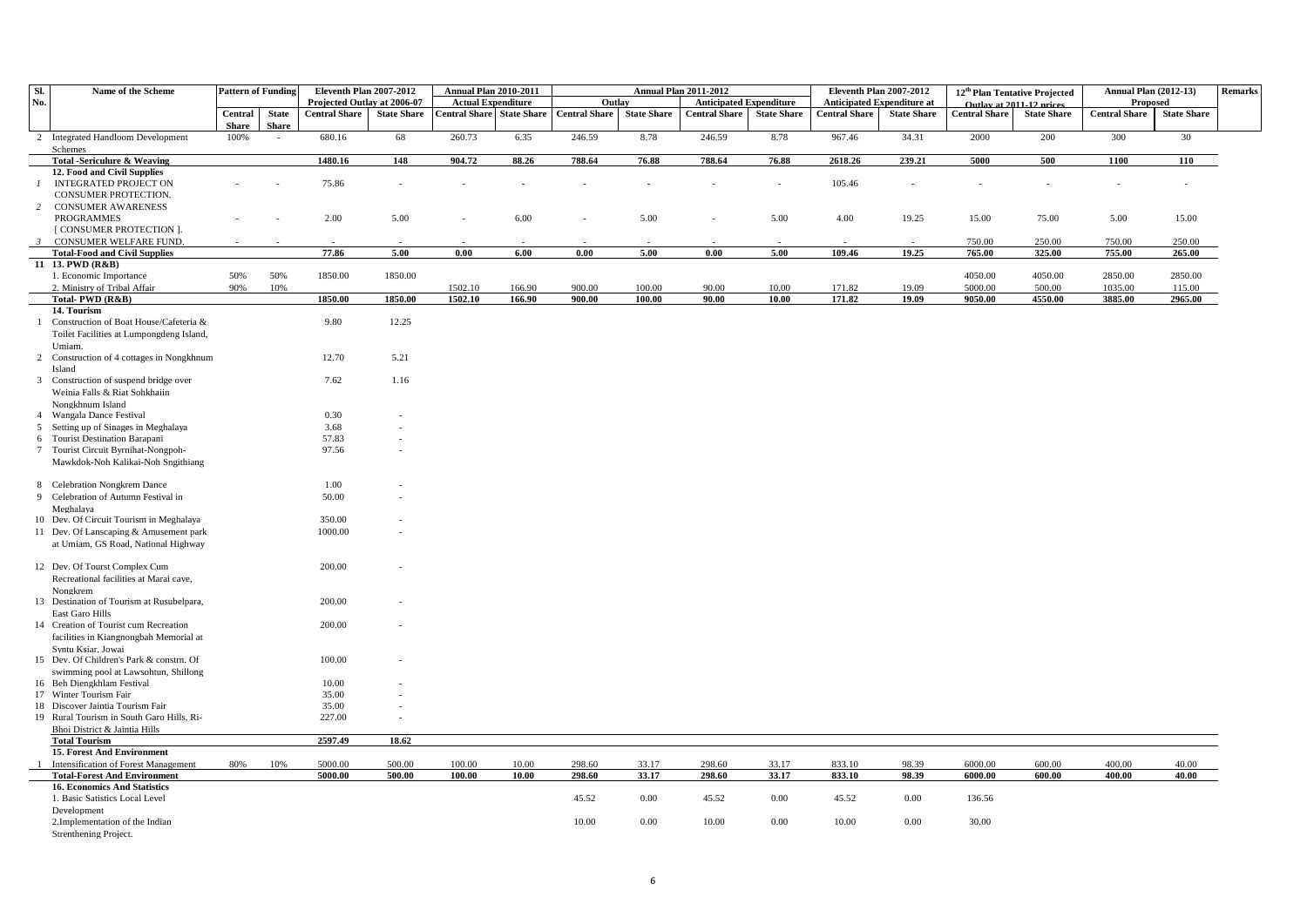| SI. | Name of the Scheme                                                                        | <b>Pattern of Funding</b> |                              | Eleventh Plan 2007-2012                             |                    | <b>Annual Plan 2010-2011</b>                      |                          |                                | <b>Annual Plan 2011-2012</b> |                                                        |                    | Eleventh Plan 2007-2012                                   |                    |                      | 12 <sup>th</sup> Plan Tentative Projected      | <b>Annual Plan (2012-13)</b>     |                    | <b>Remarks</b> |
|-----|-------------------------------------------------------------------------------------------|---------------------------|------------------------------|-----------------------------------------------------|--------------------|---------------------------------------------------|--------------------------|--------------------------------|------------------------------|--------------------------------------------------------|--------------------|-----------------------------------------------------------|--------------------|----------------------|------------------------------------------------|----------------------------------|--------------------|----------------|
| No. |                                                                                           | Central<br>Share          | <b>State</b><br><b>Share</b> | Projected Outlay at 2006-07<br><b>Central Share</b> | <b>State Share</b> | <b>Actual Expenditure</b><br><b>Central Share</b> | <b>State Share</b>       | Outlay<br><b>Central Share</b> | <b>State Share</b>           | <b>Anticipated Expenditure</b><br><b>Central Share</b> | <b>State Share</b> | <b>Anticipated Expenditure at</b><br><b>Central Share</b> | <b>State Share</b> | <b>Central Share</b> | Outlay at 2011-12 prices<br><b>State Share</b> | Proposed<br><b>Central Share</b> | <b>State Share</b> |                |
|     | <b>Total-Economics And Statistics</b>                                                     |                           |                              | 0.00                                                | 0.00               | 0.00                                              | 0.00                     | 55.52                          | 0.00                         | 55.52                                                  | 0.00               | 55.52                                                     | 0.00               | 166.56               |                                                |                                  |                    |                |
|     | 17. Legal Metrology<br>1. Construction of 2(two) nos of                                   | 100%                      |                              |                                                     |                    | 100.00                                            |                          |                                | 25.00                        |                                                        |                    |                                                           |                    |                      |                                                |                                  |                    |                |
|     | Laboratory standard in the State                                                          |                           |                              |                                                     |                    |                                                   |                          |                                |                              |                                                        |                    |                                                           |                    |                      |                                                |                                  |                    |                |
|     | 2. Maintenance of Mobile Test Kits.                                                       | $100\%$ -                 |                              |                                                     |                    | 3.00                                              |                          |                                | 3.00                         |                                                        |                    |                                                           |                    |                      |                                                |                                  |                    |                |
|     | <b>Total-Legal Metrology</b>                                                              |                           |                              | 0.00                                                | 0.00               | 103.00                                            | 0.00                     | 0.00                           | 28.00                        | 0.00                                                   | 0.00               | 0.00                                                      | 0.00               | $\overline{0.00}$    | 0.00                                           | 0.00                             | 0.00               |                |
|     | 18. Education                                                                             |                           |                              |                                                     |                    |                                                   |                          |                                |                              |                                                        |                    |                                                           |                    |                      |                                                |                                  |                    |                |
|     | 1 Post Matric Scholarship for ST Students                                                 | 100%                      |                              | 6,500                                               |                    | 2717.23                                           | $\overline{\phantom{a}}$ | 3490.65                        |                              | 3490.65                                                |                    | 10657.73                                                  |                    | 21315.45             |                                                | 4263.09                          |                    |                |
|     | 2 Merit -cum-means based Scholarship for<br>Students belonging to Minority<br>Communities | 100%                      |                              |                                                     |                    | 65.83                                             |                          | 78.24                          |                              | 78.24                                                  |                    | 185.07                                                    |                    | 555.22               |                                                | 111.04                           |                    |                |
|     | 3 Post Matric Scholarship for Students<br>belonging to the Minority Communities           | 100%                      |                              | 25                                                  |                    | 19.30                                             |                          | 18.72                          |                              | 18.72                                                  |                    | 44.10                                                     |                    | 132.29               |                                                | 26.46                            |                    |                |
|     | 4 Pre-Matric Scholarship for students<br>belonging to minorities                          | 75%                       | 25%                          |                                                     |                    | 280.59                                            | 93.53                    | 241.41                         | 80.47                        | 241.41                                                 | 80.47              | 592.56                                                    | 197.52             | 1777.69              | 592.56                                         | 355.54                           | 118.51             |                |
|     | 5 NSS Regular Activities programme                                                        | 75%                       | 25%                          |                                                     |                    | 32.20                                             | 10.24                    | 26.21                          | 8.76                         | 26.20                                                  | 8.76               | 103.67                                                    | 34.09              | 207.34               | 68.17                                          | 41.47                            | 13.63              |                |
|     | 6 NSS Special camping programme                                                           | 75%                       | 25%                          |                                                     |                    | 26.76                                             | 8.66                     | 23.58                          | 7.86                         | 23.58                                                  | 7.86               | 95.61                                                     | 31.60              | 191.22               | 63.21                                          | 38.24                            | 12.64              |                |
|     | 7 SSA                                                                                     | 90%                       | 10%                          | 22510.00                                            | 300.00             |                                                   | 2280.24                  |                                | 1930.24                      |                                                        | 1930.24            |                                                           |                    |                      | 26500.00                                       |                                  | 4000.00            |                |
|     | 8 MDM                                                                                     | 90%                       | 10%                          | 7100.00                                             | 1045.00            | 4442.79                                           | 469.52                   | 14673.25                       | 700.00                       | 14673.25                                               | 1531.40            |                                                           | 3007.91            | 73370                | 12500.00                                       | 8530.00                          | 1500.00            |                |
|     | 9 RMSA                                                                                    | 90%                       | 10%                          |                                                     |                    | 106.00                                            | 11.78                    |                                | 20.00                        | 180.00                                                 | 20.00              | 30844.64                                                  | 31.78              |                      | 1500.00                                        |                                  | 100.00             |                |
|     | 10 Saakshar Bharat                                                                        | 90%                       | 10%                          |                                                     |                    | 362.02                                            | 35.70                    | 1340.83                        | 30.00                        | 885.24                                                 | 98.36              | 1247.26                                                   | 134.06             |                      | 500.00                                         |                                  | 100.00             |                |
|     | 11 Computer Education                                                                     | 90%                       | 10%                          |                                                     |                    | 386.59                                            | 42.42                    | 1000.00                        | 50.00                        | 100.00                                                 | 50.00              | 786.59                                                    | 92.42              | 5020.00              | 270.00                                         | 1000.00                          | 50.00              |                |
|     | 12 Strengthening of DERT                                                                  | 90%                       | 10%                          | 200.00                                              | 200.00             |                                                   |                          | 12.25                          | 12.25                        | 12.25                                                  | 12.25              | 24.50                                                     | 24.50              | 450.00               | 45.00                                          | 90.00                            | 9.00               |                |
|     | 13 DIET                                                                                   | 90%                       | 10%                          | 3400.00                                             |                    | 459.61                                            |                          | 1502.00                        |                              | 613.45                                                 |                    | 1696.21                                                   |                    | 7679.38              | 767.93                                         | 1535.87                          | 153.58             |                |
|     | 14 Other Programmes                                                                       | 90%                       | 10%                          |                                                     |                    |                                                   |                          |                                |                              |                                                        |                    |                                                           |                    | 5628.62              | 562.86                                         | 1125.72                          | 112.57             |                |
|     | <b>Total-Education</b>                                                                    |                           |                              | 39735.00                                            | 1545.00            | 8898.92                                           | 2952.09                  | 22407.14                       | 2839.58                      | 20343.00                                               | 3739.35            | 46277.94                                                  | 3553.88            | 116327.21            | 43369.74                                       | 17117.43                         | 6169.94            |                |
|     | 19. Sport & Youth Affair                                                                  |                           |                              |                                                     |                    |                                                   |                          |                                |                              |                                                        |                    |                                                           |                    |                      |                                                |                                  |                    |                |
|     | Scheme under PYKKA                                                                        | 90%                       | 10%                          |                                                     |                    | 99.63                                             | 11.07                    | 110.7                          | 12.3                         | 110.7                                                  | 12.3               | 110.7                                                     | 12.3               |                      | 479.7                                          |                                  |                    |                |
|     | Sports infrastructure under SPA                                                           |                           |                              |                                                     |                    |                                                   |                          |                                |                              |                                                        |                    |                                                           |                    |                      |                                                |                                  |                    |                |
|     | Total-Sport & Youth Affair                                                                |                           |                              | 0.00                                                | $\bf{0}$           | 99.63                                             | 11.07                    | 110.7                          | 12.3                         | 110.7                                                  | 12.3               | 110.7                                                     | 12.3               |                      | 479.7                                          |                                  |                    |                |
|     | 20. Arts & Culture                                                                        |                           |                              |                                                     |                    |                                                   |                          |                                |                              |                                                        |                    |                                                           |                    |                      |                                                |                                  |                    |                |
|     | 101 - Fine Art Education                                                                  |                           |                              |                                                     |                    |                                                   |                          |                                |                              |                                                        |                    |                                                           |                    |                      |                                                |                                  |                    |                |
|     | 01 - Financial Assistance to Artist /<br>Artisans                                         | 90%                       | 10%                          | 35.00                                               | $7.00 -$           |                                                   |                          | 0.30                           | 0.20                         | 0.30                                                   | $0.30 -$           |                                                           |                    | 35.00                | 7.00                                           | 1.80                             | 0.20               |                |
|     | 02 - Financial Assistance to Volutary<br>Cultural Organisation                            | 90%                       | 10%                          | 35.00                                               | $7.00 -$           |                                                   |                          | 0.30                           | 0.20                         | 0.30                                                   | $0.20 -$           |                                                           |                    | 35.00                | 7.00                                           | 1.80                             | 0.20               |                |
|     | 103 - Archaeology & Archaeological<br><b>Survey</b>                                       |                           |                              |                                                     |                    |                                                   |                          |                                |                              |                                                        |                    |                                                           |                    |                      |                                                |                                  |                    |                |
|     | 01 - Exploration & Excavation of<br>Neolothical and Archaeological site in<br>Meghalaya   | 90%                       | 10%                          | 35.00                                               | $7.00 -$           |                                                   |                          |                                |                              |                                                        |                    |                                                           |                    |                      |                                                |                                  |                    |                |
|     | 104 - Archives<br>01 - Strengthening & Development of                                     | 90%                       | 10%                          | 35.00                                               | $7.00 -$           |                                                   |                          | 0.30                           | 0.30                         | 0.30                                                   | $0.20 -$           |                                                           |                    | 35.00                | 7.00                                           | 1.80                             | 0.20               |                |
|     | <b>State Archives</b><br>02 - Development of State Archives                               | 90%                       | 10%                          | 35.00                                               | $7.00 -$           |                                                   |                          |                                |                              |                                                        |                    |                                                           |                    |                      |                                                |                                  |                    |                |
|     | 105 - Public Libraries<br>01 - District Library at Williamnagar                           | 90%                       | 10%                          | 35.00                                               | $7.00 -$           |                                                   |                          | 180.00                         | 20.00                        | 180.00                                                 | 0.20               | 180.00                                                    | 20.00              | 180.00               | 20.00                                          | 900.00                           | 100.00             |                |
|     | <b>MPCC</b><br>02 - District Library at Nongstoin MPCC                                    | 90%                       | 10%                          | 35.00                                               | $7.00 -$           |                                                   |                          | 180.00                         | 20.00                        | 180.00                                                 | $0.20 -$           |                                                           |                    | 180.00               | 20.00                                          | 900.00                           | 100.00             |                |
|     | 03 - District Library at Nongpoh MPCC                                                     | 90%                       | 10%                          | 35.00                                               | $7.00 -$           |                                                   |                          | 180.00                         | 20.00                        | 180.00                                                 | $20.00 -$          |                                                           |                    | 900.00               | 100.00                                         | 180.00                           | 20.00              |                |
|     | 04 - District Library at Baghmara MPCC                                                    | 90%                       | 10%                          | 35.00                                               | $7.00 -$           |                                                   |                          |                                |                              |                                                        |                    |                                                           |                    | 900.00               | 100.00                                         | 180.00                           | 20.00              |                |
|     | 05 - District Library at Jowai MPCC                                                       | 90%                       | 10%                          | 35.00                                               | $7.00 -$           |                                                   |                          | 180.00                         | 20.00                        | 180.00                                                 | $20.00 -$          |                                                           |                    | 900.00               | 100.00                                         | 180.00                           | 20.00              |                |
|     | 06 - District Library at Tura MPCC                                                        | 90%                       | 10%                          | 35.00                                               | $7.00 -$           |                                                   |                          |                                |                              |                                                        |                    |                                                           |                    | 900.00               | 100.00                                         | 180.00                           | 20.00              |                |
|     | 07 - District Library at Sohra<br>107 - State Museum                                      | 90%                       | 10%                          | 35.00                                               | $7.00 -$           |                                                   |                          |                                |                              |                                                        |                    |                                                           |                    |                      |                                                |                                  |                    |                |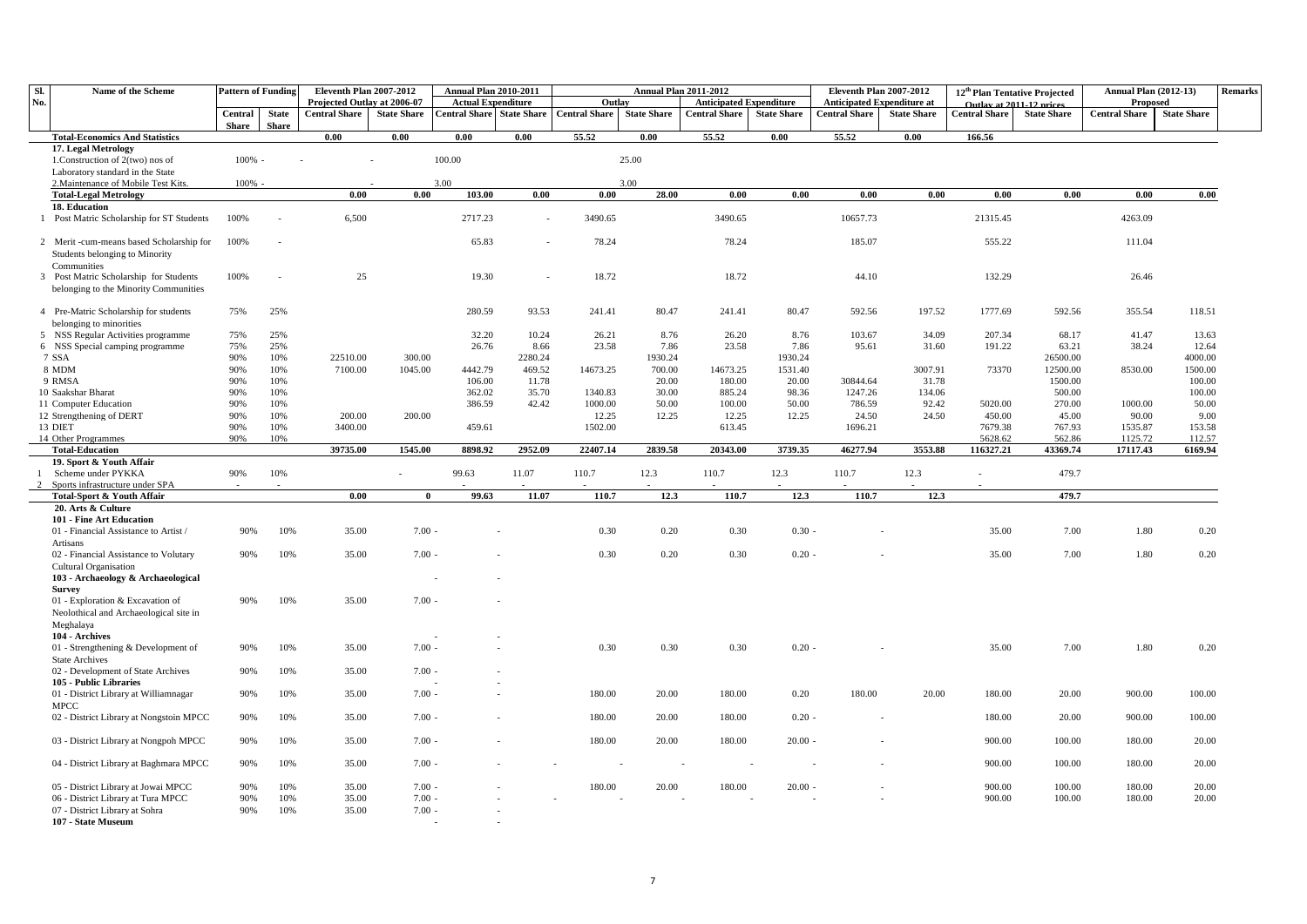| Sl.            | Name of the Scheme                        | <b>Pattern of Funding</b> |              | Eleventh Plan 2007-2012     |                    | <b>Annual Plan 2010-2011</b>     |         |                      |                    | <b>Annual Plan 2011-2012</b>   |                    | Eleventh Plan 2007-2012           |                    |                          | 12 <sup>th</sup> Plan Tentative Projected | <b>Annual Plan (2012-13)</b> |                    | Remarks |
|----------------|-------------------------------------------|---------------------------|--------------|-----------------------------|--------------------|----------------------------------|---------|----------------------|--------------------|--------------------------------|--------------------|-----------------------------------|--------------------|--------------------------|-------------------------------------------|------------------------------|--------------------|---------|
| No.            |                                           |                           |              | Projected Outlay at 2006-07 |                    | <b>Actual Expenditure</b>        |         | Outlay               |                    | <b>Anticipated Expenditure</b> |                    | <b>Anticipated Expenditure at</b> |                    | Outlay at 2011-12 prices |                                           | Proposed                     |                    |         |
|                |                                           | Central                   | <b>State</b> | <b>Central Share</b>        | <b>State Share</b> | <b>Central Share</b> State Share |         | <b>Central Share</b> | <b>State Share</b> | <b>Central Share</b>           | <b>State Share</b> | <b>Central Share</b>              | <b>State Share</b> | <b>Central Share</b>     | <b>State Share</b>                        | <b>Central Share</b>         | <b>State Share</b> |         |
|                |                                           | <b>Share</b>              | <b>Share</b> |                             |                    |                                  |         |                      |                    |                                |                    |                                   |                    |                          |                                           |                              |                    |         |
|                | 01 - Renovation and Extension of          | 90%                       | 10%          | 35.00                       | $7.00 -$           |                                  |         |                      |                    |                                |                    |                                   |                    | 180.00                   | 20.00                                     | 36.00                        | 4.00               |         |
|                | Museum Building                           |                           |              |                             |                    |                                  |         |                      |                    |                                |                    |                                   |                    |                          |                                           |                              |                    |         |
|                | 02 - Computerization of State / District  | 90%                       | 10%          | 35.00                       | $7.00 -$           |                                  |         |                      |                    |                                |                    |                                   | $0.75 -$           |                          |                                           |                              |                    |         |
|                | Museum                                    |                           |              |                             |                    |                                  |         |                      |                    |                                |                    |                                   |                    |                          |                                           |                              |                    |         |
|                | 09 - Promotion & Strengthening of         | 90%                       | 10%          | 35.00                       | $7.00 -$           |                                  |         | 217.80               | 24.20              | 217.80                         | 24.20              | 163.35                            | 24.20              | 180.00                   | 20.00                                     | 36.00                        | 4.00               |         |
|                | Regional and Local Museum                 |                           |              |                             |                    |                                  |         |                      |                    |                                |                    |                                   |                    |                          |                                           |                              |                    |         |
|                | 10 - Renovation and extension of District | 90%                       | 10%          | 35.00                       | $7.00 -$           |                                  |         |                      |                    |                                |                    |                                   |                    |                          |                                           |                              |                    |         |
|                | Museum Cum Cultural Complex at Tura       |                           |              |                             |                    |                                  |         |                      |                    |                                |                    |                                   |                    |                          |                                           |                              |                    |         |
|                |                                           |                           |              |                             |                    |                                  |         |                      |                    |                                |                    |                                   |                    |                          |                                           |                              |                    |         |
|                | 11 - Research and Documentation and       | 90%                       | 10%          | 35.00                       | $7.00 -$           |                                  |         |                      |                    |                                |                    |                                   |                    |                          |                                           |                              |                    |         |
|                | educational Services                      |                           |              |                             |                    |                                  |         |                      |                    |                                |                    |                                   |                    |                          |                                           |                              |                    |         |
|                | 108 - Anthropological Survey              |                           |              |                             |                    |                                  |         |                      |                    |                                |                    |                                   |                    |                          |                                           |                              |                    |         |
|                | 03 - Strengthening of Tribal Research     | 90%                       | 10%          | 35.00                       | $7.00 -$           |                                  |         |                      |                    |                                |                    |                                   |                    | 35.00                    | 7.00                                      | 1.80                         | 2.00               |         |
|                | Institute                                 |                           |              |                             |                    |                                  |         |                      |                    |                                |                    |                                   |                    |                          |                                           |                              |                    |         |
|                | 04 - Development of Tribal Research       | 90%                       | 10%          | 35.00                       | $7.00 -$           |                                  |         |                      |                    |                                |                    |                                   |                    | 35.00                    | 7.00                                      | 1.80                         | 2.00               |         |
|                | Institute                                 |                           |              |                             |                    |                                  |         |                      |                    |                                |                    |                                   |                    |                          |                                           |                              |                    |         |
|                | Extension of existing State Museum        | 90%                       | 10%          | 35.00                       | $7.00 -$           |                                  |         |                      |                    |                                |                    |                                   |                    |                          |                                           |                              |                    |         |
|                |                                           |                           |              |                             |                    |                                  |         |                      |                    |                                |                    |                                   |                    |                          |                                           |                              |                    |         |
|                | Building at Shillong including            |                           |              |                             |                    |                                  |         |                      |                    |                                |                    |                                   |                    |                          |                                           |                              |                    |         |
|                | landscaping and metalling and black       |                           |              |                             |                    |                                  |         |                      |                    |                                |                    |                                   |                    |                          |                                           |                              |                    |         |
|                | topping of an approach road               |                           |              |                             |                    |                                  |         |                      |                    |                                |                    |                                   |                    |                          |                                           |                              |                    |         |
|                | Construction of State Level Cultural      | 90%                       | 10%          | 35.00                       | $7.00 -$           |                                  |         |                      |                    |                                |                    |                                   |                    | 90.00                    | 10.00                                     | 18.00                        | 2.00               |         |
|                | Complex at Brooksite, Rilbong, Shillong   |                           |              |                             |                    |                                  |         |                      |                    |                                |                    |                                   |                    |                          |                                           |                              |                    |         |
|                |                                           |                           |              |                             |                    |                                  |         |                      |                    |                                |                    |                                   |                    |                          |                                           |                              |                    |         |
|                | Improvement / Renovation of State         | 90%                       | 10%          | 35.00                       | $7.00 -$           |                                  |         |                      |                    |                                |                    |                                   |                    | 90.00                    | 10.00                                     | 18.00                        | 2.00               |         |
|                | Central Library, improvement of Stage,    |                           |              |                             |                    |                                  |         |                      |                    |                                |                    |                                   |                    |                          |                                           |                              |                    |         |
|                | Green Room Ceiling etc.                   |                           |              |                             |                    |                                  |         |                      |                    |                                |                    |                                   |                    |                          |                                           |                              |                    |         |
|                | Metalling and Black topping on the        | 90%                       | 10%          | 35.00                       | $7.00 -$           |                                  |         |                      |                    |                                |                    |                                   |                    | 90.00                    | 10.00                                     | 18.00                        | 2.00               |         |
|                | approach road to District Library at Tura |                           |              |                             |                    |                                  |         |                      |                    |                                |                    |                                   |                    |                          |                                           |                              |                    |         |
|                |                                           |                           |              |                             |                    |                                  |         |                      |                    |                                |                    |                                   |                    |                          |                                           |                              |                    |         |
|                | Construction of Chowkidar Shed at Arts    | 90%                       | 10%          | 35.00                       | $7.00 -$           |                                  |         |                      |                    |                                |                    |                                   |                    |                          |                                           |                              |                    |         |
|                | & Culture Complex at Tura                 |                           |              |                             |                    |                                  |         |                      |                    |                                |                    |                                   |                    |                          |                                           |                              |                    |         |
|                | Payment balance amount counselling of     | 90%                       | 10%          | 35.00                       | $7.00 -$           |                                  |         |                      |                    |                                |                    |                                   |                    |                          |                                           |                              |                    |         |
|                | construction of Cultural Complex at       |                           |              |                             |                    |                                  |         |                      |                    |                                |                    |                                   |                    |                          |                                           |                              |                    |         |
|                | Rilbong Phase - II                        |                           |              |                             |                    |                                  |         |                      |                    |                                |                    |                                   |                    |                          |                                           |                              |                    |         |
|                | Construction works cutting, painting etc  | 90%                       | 10%          | 35.00                       | $7.00 -$           |                                  |         |                      |                    |                                |                    |                                   |                    | 90.00                    | 10.00                                     | 18.00                        | 2.00               |         |
|                | for sub-divisional library at Sohra       |                           |              |                             |                    |                                  |         |                      |                    |                                |                    |                                   |                    |                          |                                           |                              |                    |         |
|                | Construction of Cultural Complex Multi    |                           |              |                             |                    |                                  |         |                      |                    |                                |                    |                                   |                    |                          |                                           |                              |                    |         |
|                | Purpose including those of children       |                           |              |                             |                    |                                  |         |                      |                    |                                |                    |                                   |                    |                          |                                           |                              |                    |         |
|                | under CSS at                              |                           |              |                             |                    |                                  |         |                      |                    |                                |                    |                                   |                    |                          |                                           |                              |                    |         |
|                | 1. Nongstoin                              | 90%                       | 10%          | 35.00                       | $7.00 -$           |                                  |         |                      |                    |                                |                    |                                   |                    | 45.00                    | 5.00                                      | 8.00                         | 2.00               |         |
|                | 2. Nongpoh                                | 90%                       | 10%          | 35.00                       | $7.00 -$           |                                  |         |                      |                    |                                |                    |                                   |                    | 45.00                    | 5.00                                      | 8.00                         | 2.00               |         |
|                | 3. Jowai                                  | 90%                       | 10%          | 35.00                       | $7.00 -$           |                                  |         |                      |                    |                                |                    |                                   |                    | 45.00                    | 5.00                                      | 8.00                         | 2.00               |         |
|                | 4. Williamnagar                           | 90%                       | 10%          | 35.00                       | $7.00 -$           |                                  |         |                      |                    |                                |                    |                                   |                    | 45.00                    | 5.00                                      | 8.00                         | 2.00               |         |
|                | 5 Tura                                    | 90%                       | 10%          | 35.00                       | 7.00               |                                  |         |                      |                    |                                |                    |                                   |                    | 45.00                    | 5.00                                      | 8.00                         | 2.00               |         |
|                | 6. Baghmara                               | 90%                       | 10%          | 35.00                       | 7.00               |                                  |         |                      |                    |                                |                    |                                   |                    | 45.00                    | 5.00                                      | 8.00                         | 2.00               |         |
|                | Total-Art & Culture                       |                           |              | 1120.00                     | 224.00             | 0.00                             | 0.00    | 938.70               | 104.90             | 938.70                         | 65.30              | 343.35                            | 44.95              | 5125.00                  | 585.00                                    | 2721.00                      | 312.60             |         |
|                | 21. PHE                                   |                           |              |                             |                    |                                  |         |                      |                    |                                |                    |                                   |                    |                          |                                           |                              |                    |         |
|                | 1 Accelerated Rural Water Supply          | 90%                       | 10%          | 29545.00                    | 30311.00           | 7028.76                          | 5998.78 | 8504.81              |                    | 8504.81                        |                    | 35501.23                          | 27077.73           | 85400.00                 | 65000.00                                  | 12000.00                     | 10000.00           |         |
|                | Programme (ARWSP)/National Rural          |                           |              |                             |                    |                                  |         |                      |                    |                                |                    |                                   |                    |                          |                                           |                              |                    |         |
|                | Drinking Water programme(NRDWP)           |                           |              |                             |                    |                                  |         |                      |                    |                                |                    |                                   |                    |                          |                                           |                              |                    |         |
| $\overline{2}$ | <b>RGNDWM Submission Programme</b>        | 90%                       | 10%          | 567.00                      | 189.00             | 0.00                             |         |                      |                    |                                |                    | 15.00                             | 0.00               |                          |                                           |                              |                    |         |
|                | 3 Urban Water Supply (AUWSP)              | 50%                       | 50%          | 0.00                        | 49.50              | 0.00                             |         |                      |                    |                                |                    |                                   |                    |                          |                                           |                              |                    |         |
|                | 4 Establishment of Monitoring Cell &      | 90%                       | 10%          | 50.00                       | 50.00              | 0.00                             |         |                      |                    |                                |                    | 0.75                              | 0.00               |                          |                                           |                              |                    |         |
|                |                                           |                           |              |                             |                    |                                  |         |                      |                    |                                |                    |                                   |                    |                          |                                           |                              |                    |         |
|                | Investigation Unit                        |                           |              |                             |                    |                                  |         |                      |                    |                                |                    |                                   |                    |                          |                                           |                              |                    |         |
|                | 5 Computerisation Project                 | 100%                      | 0%           | 540.00                      | 0.00               | 0.00                             |         | 4.86                 |                    | 4.86                           |                    | 68.37                             | 0.00               |                          |                                           |                              |                    |         |
|                | 6 Water quality Monitoring & surveillance | 100%                      | 0%           | 300.00                      | 0.00               | 0.00                             |         |                      |                    |                                |                    |                                   |                    |                          |                                           |                              |                    |         |
|                |                                           |                           |              |                             |                    |                                  |         |                      |                    |                                |                    |                                   |                    |                          |                                           |                              |                    |         |
|                | 7 NRDWP(support)                          | 100%                      | 0%           |                             |                    | 18.43                            |         | 455.77               |                    | 455.77                         |                    | 556.62                            | 0.00               | 4270.00                  | 0.00                                      | 600.00                       | 0.00               |         |
|                | 8 Rural Sanitation Services               | $\ast$                    | $\ast$       | 0.00                        | 1200.00            | 1437.44                          | 700.00  | 3501.29              |                    | 3501.29                        |                    | 6555.06                           | 2350.00            | 3000.00                  | 1100.00                                   | 1500.00                      | 750                |         |
|                | 9 JNNURM                                  | 90%                       | 10%          | 17414.77                    | 1934.97            |                                  |         |                      |                    |                                |                    |                                   |                    |                          |                                           |                              |                    |         |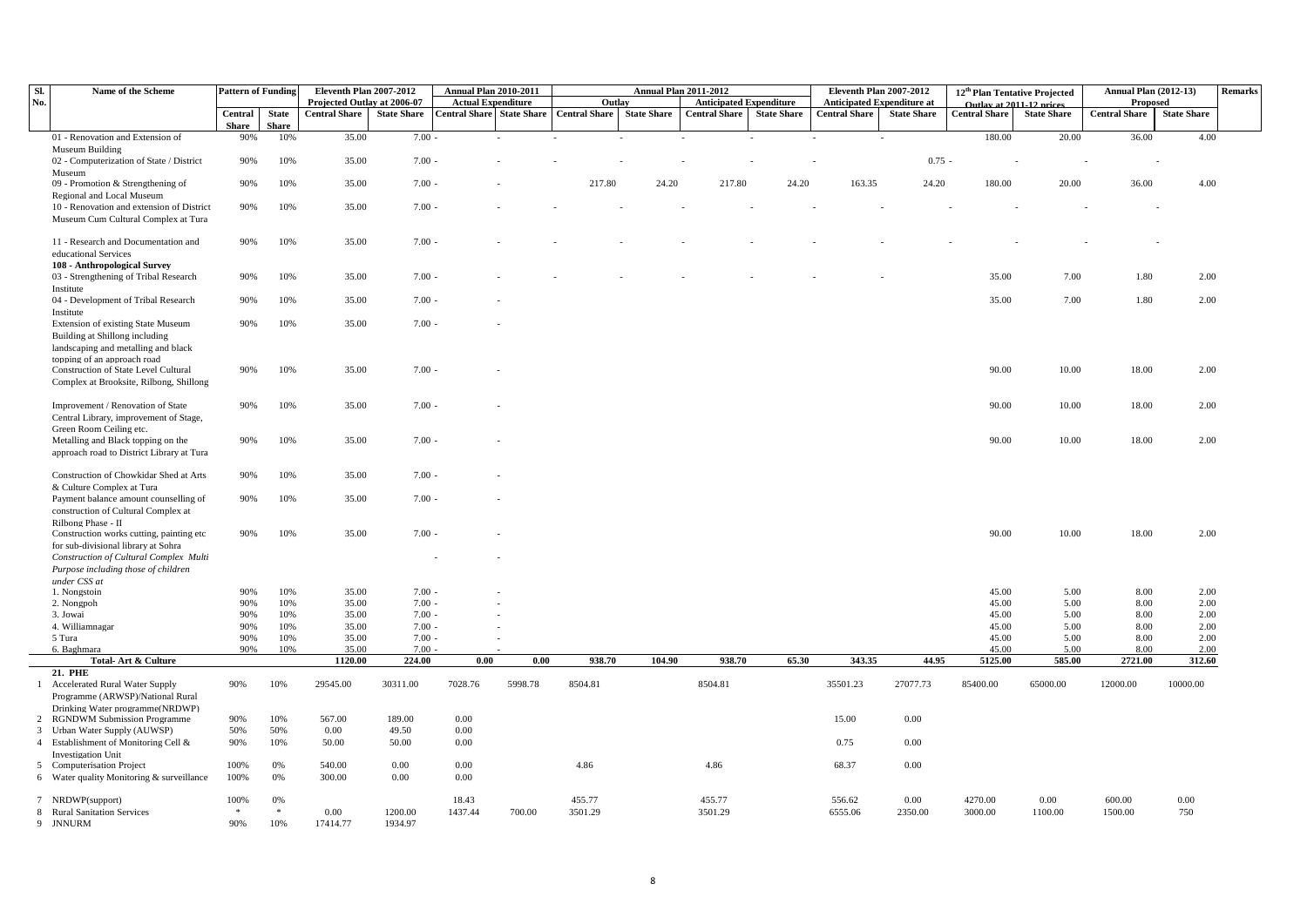| SI.            | Name of the Scheme                                                          | <b>Pattern of Funding</b> |                | <b>Eleventh Plan 2007-2012</b> |                    | Annual Plan 2010-2011     |                           |                      |                    | <b>Annual Plan 2011-2012</b>   |                    |                      | <b>Eleventh Plan 2007-2012</b>    |               | 12 <sup>th</sup> Plan Tentative Projected | <b>Annual Plan (2012-13)</b> |                    | <b>Remarks</b> |
|----------------|-----------------------------------------------------------------------------|---------------------------|----------------|--------------------------------|--------------------|---------------------------|---------------------------|----------------------|--------------------|--------------------------------|--------------------|----------------------|-----------------------------------|---------------|-------------------------------------------|------------------------------|--------------------|----------------|
| No.            |                                                                             |                           |                | Projected Outlay at 2006-07    |                    | <b>Actual Expenditure</b> |                           | Outlay               |                    | <b>Anticipated Expenditure</b> |                    |                      | <b>Anticipated Expenditure at</b> |               | Outlay at 2011-12 prices                  | Proposed                     |                    |                |
|                |                                                                             | Central                   | <b>State</b>   | <b>Central Share</b>           | <b>State Share</b> |                           | Central Share State Share | <b>Central Share</b> | <b>State Share</b> | <b>Central Share</b>           | <b>State Share</b> | <b>Central Share</b> | <b>State Share</b>                | Central Share | <b>State Share</b>                        | <b>Central Share</b>         | <b>State Share</b> |                |
|                |                                                                             | <b>Share</b>              | <b>Share</b>   |                                |                    |                           |                           |                      |                    |                                |                    |                      |                                   |               |                                           |                              |                    |                |
|                | 10 Flood Damage<br>11 Setting up of Library                                 | 100%<br>100%              | 0%             | 356.00<br>2.00                 | 0.00<br>0.00       | 0.00<br>0.00              |                           |                      |                    |                                |                    |                      |                                   | 2.00          | 0.00                                      | 2.00                         | 0.00               |                |
|                | 12 Jalmani                                                                  | 100%                      | 0%             | 0.00                           | 0.00               | 5.80                      | 0.00                      | 129.72               |                    | 129.72                         |                    | 183.83               | 0.00                              |               |                                           |                              |                    |                |
|                | <b>Total -PHE.</b>                                                          |                           |                | 48774.77                       | 33734.47           | 0.00                      | 6698.78                   | 12596.45             | 0.00               | 12596.45                       | 0.00               | 42880.86             | 29427.73                          | 92672.00      | 66100.00                                  | 14102.00                     | 10750.00           |                |
|                | 22. Health                                                                  |                           |                |                                |                    |                           |                           |                      |                    |                                |                    |                      |                                   |               |                                           |                              |                    |                |
|                | 1 Family Welfare Centrally Sponsored 100% Nil                               |                           |                | 10923.40                       |                    |                           |                           |                      |                    |                                |                    |                      |                                   |               |                                           |                              |                    |                |
|                | Scheme-Plan                                                                 |                           |                |                                |                    |                           |                           |                      |                    |                                |                    |                      |                                   |               |                                           |                              |                    |                |
|                | 2 National Iodine Deficiency Disorders                                      | 100% Nil                  |                | 149.40                         |                    |                           |                           |                      |                    |                                |                    |                      |                                   |               |                                           |                              |                    |                |
|                | Control Programme under Head of                                             |                           |                |                                |                    |                           |                           |                      |                    |                                |                    |                      |                                   |               |                                           |                              |                    |                |
|                | Account 2210-Medical and Public Health                                      |                           |                |                                |                    |                           |                           |                      |                    |                                |                    |                      |                                   |               |                                           |                              |                    |                |
|                | Centrally Sponsored Scheme-PLAN.                                            |                           |                |                                |                    |                           |                           |                      |                    |                                |                    |                      |                                   |               |                                           |                              |                    |                |
|                | <b>Total Health</b>                                                         |                           |                | 11072.80                       | 0.00               | 0.00                      | 0.00                      | 0.00                 | 0.00               | 0.00                           | 0.00               | 0.00                 | 0.00                              | 0.00          | 0.00                                      | $0.00\,$                     |                    |                |
|                | 23. Urban Affair                                                            |                           |                |                                |                    |                           |                           |                      |                    |                                |                    |                      |                                   |               |                                           |                              |                    |                |
| -1             | <b>SJSRY</b>                                                                | 90%                       | 10%            | 540.00                         | 180.00             | 0.00                      | 0.00                      | 360.00               | 40.00              | 360.00                         | 40.00              | 190.74               | 139.50                            | 180.00        | 200.00                                    | 396.00                       | 44.00              |                |
| 2              | <b>NUIS</b>                                                                 | 70%                       | 30%            | 0.00                           | 50.00              | 0.00                      | 0.00                      | 0.00                 | 0.00               | 0.00                           | 0.00               | 11.47                | 5.86                              | 0.00          | 0.00                                      | 0.00                         | 0.00               |                |
|                | <b>TOTAL: Urban Affair</b>                                                  |                           |                | 540.00                         | 230.00             | 0.00                      | 0.00                      | 360.00               | 40.00              | 360.00                         | 40.00              | 202.21               | 145.36                            | 180.00        | 200.00                                    | 396.00                       | 44.00              |                |
|                | 24. Employment & Craftmen Training                                          |                           |                |                                |                    |                           |                           |                      |                    |                                |                    |                      |                                   |               |                                           |                              |                    |                |
|                |                                                                             | 100%                      |                |                                |                    |                           |                           | 25.83                |                    | 25.83                          |                    | 25.83                |                                   |               |                                           |                              |                    |                |
| $\overline{c}$ | Skill Development Initiative<br><b>Enhancing Skill Development</b>          | 100%                      |                |                                |                    |                           |                           | 371.40               |                    | 371.40                         |                    |                      |                                   | 1,328.53      |                                           | 371.40                       |                    |                |
|                | Infrastructure in North Eastern State &                                     |                           |                |                                |                    |                           |                           |                      |                    |                                |                    |                      |                                   |               |                                           |                              |                    |                |
|                | Sikkim.                                                                     |                           |                |                                |                    |                           |                           |                      |                    |                                |                    |                      |                                   |               |                                           |                              |                    |                |
|                | 3 Employment Exchange Mission Mode                                          | 90%                       | 10%            |                                |                    |                           |                           |                      |                    |                                |                    |                      |                                   | 3,150.00      | 350.00                                    | 220.00                       |                    |                |
|                | Project                                                                     |                           |                |                                |                    |                           |                           |                      |                    |                                |                    |                      |                                   |               |                                           |                              |                    |                |
|                | <b>Total-Employment &amp; Craftmen</b>                                      |                           |                | 0.00                           | 0.00               | 0.00                      | 0.00                      | 397.23               | 0.00               | 397.23                         | 0.00               | 25.83                | $0.00\,$                          | 4478.53       | 350.00                                    | 591.40                       | 0.00               |                |
|                | Training                                                                    |                           |                |                                |                    |                           |                           |                      |                    |                                |                    |                      |                                   |               |                                           |                              |                    |                |
|                | <b>25 SOCIAL WELFARE</b>                                                    |                           |                |                                |                    |                           |                           |                      |                    |                                |                    |                      |                                   |               |                                           |                              |                    |                |
|                | 102. Child Welfare<br>1 Integrated Child Development Services               | 90%                       | 10%            | 15580.21                       |                    | 2399.16                   | 232.32                    | 3288.00              | 362.34             | 3288.00                        | 362.34             | 11097.00             | 638.28                            | 18440.00      | 1000.00                                   | 3688.00                      | 368.00             |                |
|                | Scheme                                                                      |                           |                |                                |                    |                           |                           |                      |                    |                                |                    |                      |                                   |               |                                           |                              |                    |                |
|                | 2 Training Programmes of the Anganwadi                                      | 90%                       | 10%            | 300.00                         |                    | 47.46                     | 6.17                      | 60.00                | 12.39              | 60.00                          | 12.39              | 217.69               | 19.25                             | 300.00        | 30.00                                     | 60.00                        | 12.00              |                |
|                | Workers under the ICDS Scheme                                               |                           |                |                                |                    |                           |                           |                      |                    |                                |                    |                      |                                   |               |                                           |                              |                    |                |
|                |                                                                             |                           |                |                                |                    |                           |                           |                      |                    |                                |                    |                      |                                   |               |                                           |                              |                    |                |
|                | 3 NSS - Nutrition Surveillance System for                                   | 100%                      | $\overline{a}$ | 87.29                          |                    | 1.22                      | 0.00                      | 7.50                 | 0.00               | 7.50                           | 0.00               | 15.85                | 0.00                              | 50.00         | 5.00                                      | 10.00                        | 0.00               |                |
|                | <b>ICDS</b> Scheme                                                          |                           |                |                                |                    |                           |                           |                      |                    |                                |                    |                      |                                   |               |                                           |                              |                    |                |
| $\overline{4}$ | Implementation of Kishori Shakti Yojana                                     | $100\%$ --                |                | 50.00                          |                    | 42.34                     | 0.00                      | 42.91                | 0.00               | 42.91                          | 0.00               | 171.59               | 0.00                              | 104.50        | 0.00                                      | 20.90                        | 0.00               |                |
|                | for ICDS Scheme                                                             |                           |                |                                |                    |                           |                           |                      |                    |                                |                    |                      |                                   |               |                                           |                              |                    |                |
| 5              | Rajiv Gandhi Scheme for Empowerment<br>of Adolescent Girls (RGSEAG) - SABLA | $100\% -$                 |                |                                |                    | 83.60                     | 0.00                      | 5.00                 | 0.00               | 5.00                           | 0.00               | 167.20               | 0.00                              | 418.00        | 0.00                                      | 83.60                        | 0.00               |                |
|                | (Non - Nutrition)                                                           |                           |                |                                |                    |                           |                           |                      |                    |                                |                    |                      |                                   |               |                                           |                              |                    |                |
|                | Indira Gandhi Matritava Sehyog Yojana                                       | $100\% -$                 |                |                                |                    | 15.00                     | 0.00                      | 15.00                | 0.00               | 15.00                          | 0.00               | 30.00                | 0.00                              | 500.00        | 0.00                                      | 100.00                       | 0.00               |                |
|                | (IGMSY) - Conditional Maternity Benefit                                     |                           |                |                                |                    |                           |                           |                      |                    |                                |                    |                      |                                   |               |                                           |                              |                    |                |
|                | (CMB) Scheme                                                                |                           |                |                                |                    |                           |                           |                      |                    |                                |                    |                      |                                   |               |                                           |                              |                    |                |
|                | <b>Total :- 102</b>                                                         |                           |                | 16,017.50                      | 0.00               | 2588.78                   | 238.49                    | 3418.41              | 374.73             | 3418.41                        | 374.73             | 11699.33             | 657.53                            | 19812.50      | 1035.00                                   | 3962.50                      | 380.00             |                |
|                | 103. Women Welfare                                                          |                           |                |                                |                    |                           |                           |                      |                    |                                |                    |                      |                                   |               |                                           |                              |                    |                |
|                | 1 State Resource Centre for women                                           | $100\%$ --                |                | 100.00                         |                    | 0.00                      | 0.00                      | 12.00                | 0.00               | 12.00                          | 0.00               | 12.00                | 0.00                              | 300.00        | 0.00                                      | 60.00                        | 0.00               |                |
|                | (SRCW)<br>Swadhar                                                           | $100\%$ -                 |                |                                |                    | 0.00                      | 0.00                      | 5.00                 | 0.00               | 5.00                           | 0.00               | 5.00                 | 0.00                              | 250.00        | 0.00                                      | 50.00                        | 0.00               |                |
|                | <b>Total: - 103</b>                                                         |                           |                | 100.00                         | 0.00               | 0.00                      | 0.00                      | 17.00                | 0.00               | 17.00                          | 0.00               | 17.00                | 0.00                              | 550.00        | 0.00                                      | 110.00                       | 0.00               |                |
|                | 106. Correctional Services                                                  |                           |                |                                |                    |                           |                           |                      |                    |                                |                    |                      |                                   |               |                                           |                              |                    |                |
|                | Implementation of Juvenile Justice Act.                                     | $\sim$                    | 100%           | 440.00                         |                    | 4.52                      | 97.77                     | 23.00                | 121.98             | 23.00                          | 121.98             | 44.41                | 403.91                            | 0.00          | 0.00                                      | 0.00                         | 0.00               |                |
|                | Establishment of Juvenile Guidance                                          |                           |                |                                |                    |                           |                           |                      |                    |                                |                    |                      |                                   |               |                                           |                              |                    |                |
|                | Centre                                                                      |                           |                |                                |                    |                           |                           |                      |                    |                                |                    |                      |                                   |               |                                           |                              |                    |                |
|                | Integrated Child Protection Scheme                                          | 90%                       | 10%            |                                |                    | 97.61                     | 3.00                      | 50.00                | 64.54              | 50.00                          | 64.54              | 147.61               | 67.54                             | 9000.00       | 900.00                                    | 1800.00                      | 200.00             |                |
|                | Total: 106                                                                  |                           |                | 440.00                         | 0.00               | 102.13                    | 100.77                    | 73.00                | 186.52             | 73.00                          | 186.52             | 192.02               | 471.45                            | 9000.00       | 900.00                                    | 1800.00                      | 200.00             |                |
|                | Total: - CSS (2235)<br>800. Other Expenditure -4235                         |                           |                | 16557.50                       | 0.00               | 2690.91                   | 339.26                    | 3508.41              | 561.25             | 3508.41                        | 561.25             | 11908.35             | 1128.98                           | 29362.50      | 1935.00                                   | 5872.50                      | 580.00             |                |
|                | (01) Construction of Anganwadi Centres                                      | 100%                      |                | 4997.50                        |                    |                           |                           | 1400.00              | 0.00               | 1400.00                        | 0.00               | 0.00                 | 0.00                              | 7000.00       | 0.00                                      | 1400.00                      | 0.00               |                |
|                | under ICDS Scheme                                                           |                           |                |                                |                    |                           |                           |                      |                    |                                |                    |                      |                                   |               |                                           |                              |                    |                |